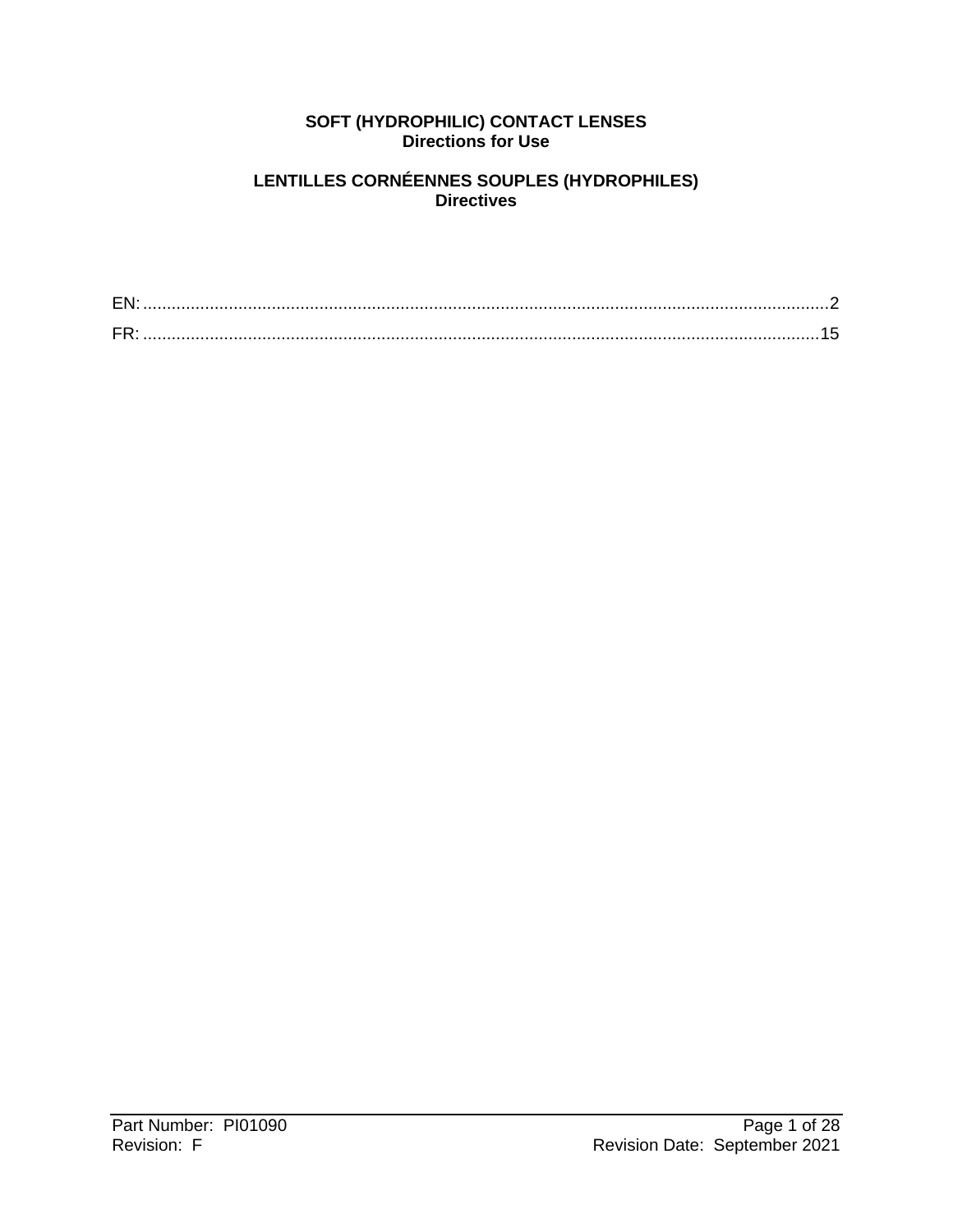#### **SOFT (HYDROPHILIC) CONTACT LENSES Directions for Use**

**Important:** Please read carefully and keep this information for future use. This package insert is intended for the eye care practitioner but should be made available to patients upon request. The eye care practitioner should provide the patient with the patient instructions that pertain to the patient's prescribed lenses.

Please refer to the carton for: device name, contents, identifier, lot number, and expiration date.

### **SYMBOLS KEY:**

| <b>SYMBOL</b>  | <b>DEFINITION</b>                                                                                         |
|----------------|-----------------------------------------------------------------------------------------------------------|
| ONLY           | Caution: Federal (USA) law restricts this device to sale<br>by or on the order of a licensed practitioner |
|                | Caution / See Instructions for Wearers                                                                    |
|                | Use by Date (expiration date)                                                                             |
| LOT            | <b>Batch Code</b>                                                                                         |
| <b>STERILE</b> | Sterile using Steam Heat                                                                                  |
|                | Manufacturer                                                                                              |
| RFP<br>EC.     | Authorized representative in the European Community                                                       |
|                | Do not use if package is damaged                                                                          |
|                | Consult instructions for use / consult electronic<br>instructions for use                                 |
|                | Do not re-use                                                                                             |
|                | Date of manufacture                                                                                       |
|                | Signifies European conformity (CE) mark                                                                   |
|                | Indication of a Medical Device                                                                            |
|                | Denotes UV Blocking                                                                                       |

The following symbols may appear on the label or carton.

### **INDICATIONS FOR USE:**

#### **Sphere and/or Asphere**

- The **SPHERE AND/OR ASPHERE SOFT CONTACT LENSES** are indicated for the correction of ametropia (myopia and hyperopia) in aphakic and non-aphakic persons with non-diseased eyes in powers from -20.00 to +20.00 diopters. The lenses may be worn by persons who exhibit astigmatism of 2.00 diopters or less that does not interfere with visual acuity. *(Includes: comfilcon A, fanfilcon A, ocufilcon D, Sphere and Asphere Soft Contact Lenses)*
- The **SPHERE (METHAFILCON B) SOFT CONTACT LENSES** are indicated for daily wear for the correction of refractive ametropia (myopia, hyperopia and astigmatism) in aphakic and nonaphakic persons with non-diseased eyes. The lenses may be worn by persons who exhibit astigmatism of 1.50 diopters or less that does not interfere with visual acuity.
- The **SPHERE (OCUFILCON B) SOFT CONTACT LENSES** are indicated for the correction of visual acuity in persons with non-diseased eyes that are myopic or hyperopic and may exhibit refractive astigmatism of 2.00 diopters that does not interfere with visual acuity.

<span id="page-1-0"></span>**EN:**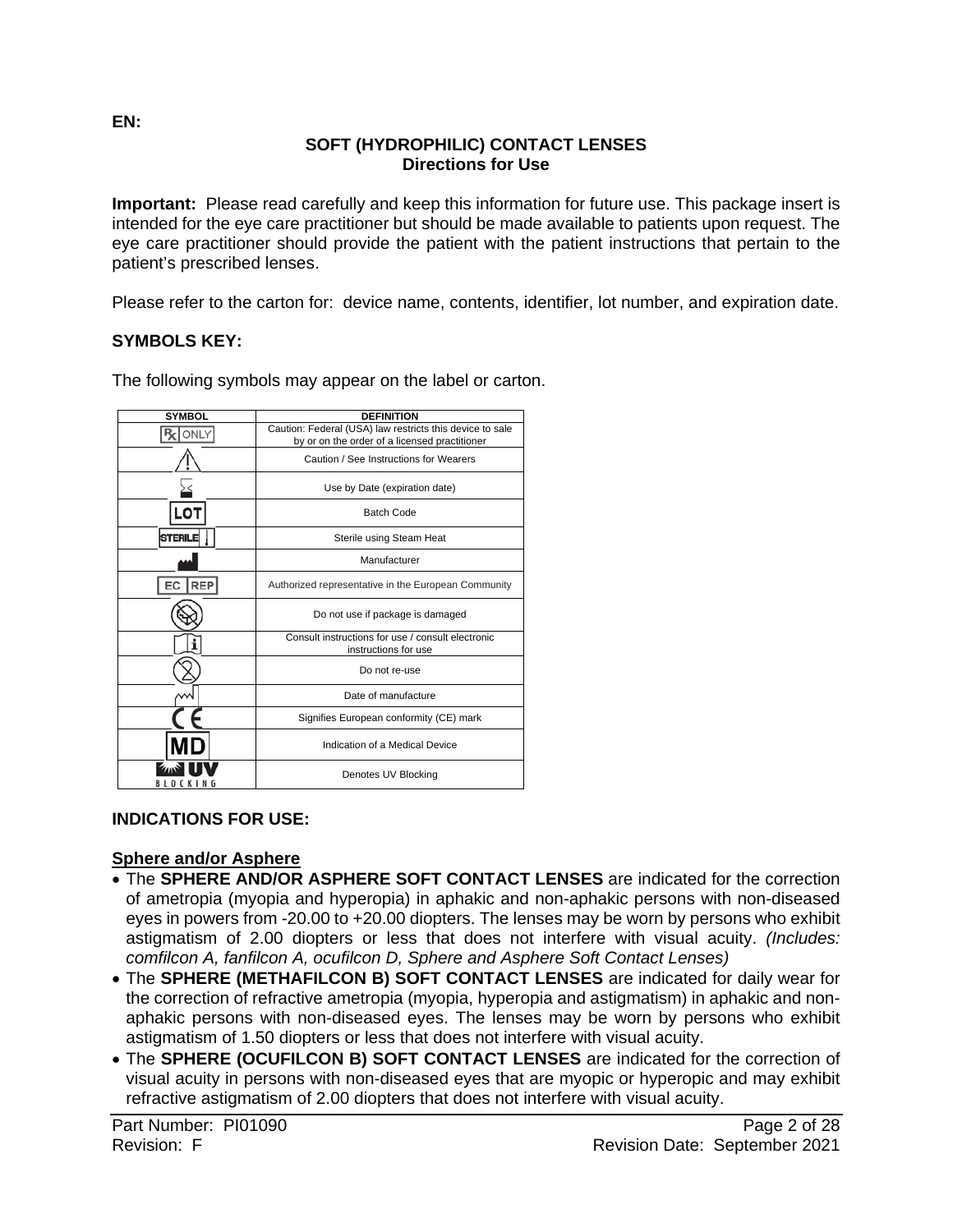- The **SPHERE AND ASPHERE (OMAFILCON) SOFT CONTACT LENSES** are indicated for daily wear for the correction of visual acuity in non-aphakic persons with non-diseased eyes that are myopic or hyperopic and exhibit astigmatism of 2.00 diopters or less that does not interfere with visual acuity.
- The **SPHERE (SOMOFILCON A) SOFT (HYDROPHILIC) DAILY DISPOSABLE CONTACT LENS WITH UV-BLOCKER** is indicated for daily wear single use only for the correction of refractive ametropia (myopia and hyperopia) in phakic or aphakic persons with non-diseased eyes that may exhibit astigmatism up to 2.00 diopters that does not interfere with visual acuity.
- The **ASPHERE (STENFILCON A) SOFT CONTACT LENSES** are indicated for the correction of ametropia (myopia and hyperopia) in aphakic and non-aphakic persons with non-diseased eyes in powers from -20.00 to +20.00 diopters. The lenses may be worn by persons who exhibit astigmatism of -2.00 diopters or less that does not interfere with visual acuity.
- The **OMAFILCON A SOFT CONTACT LENSES FOR MYOPIA CONTROL** are indicated for the correction of ametropia (myopia and hyperopia) in aphakic and non-aphakic persons with non-diseased eyes in powers from -20.00D to +2.00 diopters. The lenses may be worn by persons who exhibit astigmatism of -2.00 diopters or less that does not interfere with visual acuity. The **OMAFILCON A SOFT CONTACT LENSES FOR MYOPIA CONTROL** may reduce the rate of myopia progression in children (6-18) and correct ametropia. Reduction of myopia progression was observed in children with wearing time of 12 hours (8-16 hours) per day, 6.4 days (5-7) per week in a clinical study. Permanent myopia control after lens treatment if discontinued is not supported by clinical studies. The **OMAFILCON A SOFT CONTACT LENSES FOR MYOPIA CONTROL** may provide improved comfort for contact lens wearers who experience mild discomfort or symptoms related to dryness during lens wear associated with Evaporative Tear Deficiency or from Aqueous Tear Deficiency (non-Sjogren's only).

**Toric** *(Available in: comfilcon A, stenfilcon A, fanfilcon A, methafilcon B, ocufilcon D, omafilcon, somofilcon A)*

- The **SOFT CONTACT TORIC LENSES** are indicated for the correction of ametropia (myopia or hyperopia with astigmatism) in aphakic and non-aphakic persons with non-diseased eyes in powers from -20.00 to +20.00 diopters and astigmatic corrections from -0.25 to -10.00 diopters. *(Includes: comfilcon A, fanfilcon A, ocufilcon D Toric Soft Contact Lenses)*
- The **TORIC (METHAFILCON B) SOFT CONTACT LENSES** are indicated for daily wear for the correction of visual acuity in aphakic and non-aphakic persons with non-diseased eyes that are myopic or hyperopic and have astigmatism of 12.00 diopters or less.
- The **TORIC (OMAFILCON) SOFT CONTACT LENSES** are indicated for daily wear for the correction of visual acuity in non-aphakic persons with non-diseased eyes that are myopic or hyperopic. The lens may be worn by persons who have astigmatism of 10.00 diopters or less.
- The **TORIC (SOMOFILCON A) SOFT (HYDROPHILIC) DAILY DISPOSABLE CONTACT**  LENS WITH UV-BLOCKER is indicated for daily wear single use only for the optical correction of refractive ametropia (myopia and hyperopia) in phakic or aphakic persons with non-diseased eyes that may exhibit astigmatism up to 10.00 diopters.
- The **TORIC (STENFILCON A) SOFT CONTACT LENSES** are indicated for the correction of ametropia (myopia or hyperopia with astigmatism) in aphakic and non-aphakic persons with non-diseased eyes in powers from -20.00 to +20.00 diopters and astigmatic corrections from - 0.25 to –10.00 diopters.

#### **Multifocal** *(*Available in: *comfilcon A, omafilcon, somofilcon A*)

• The **SOFT CONTACT MULTIFOCAL LENSES** are indicated for the correction of refractive ametropia (myopia and hyperopia) and emmetropia with presbyopia in aphakic and non-aphakic persons with non-diseased eyes. The lenses may be worn by persons who exhibit astigmatism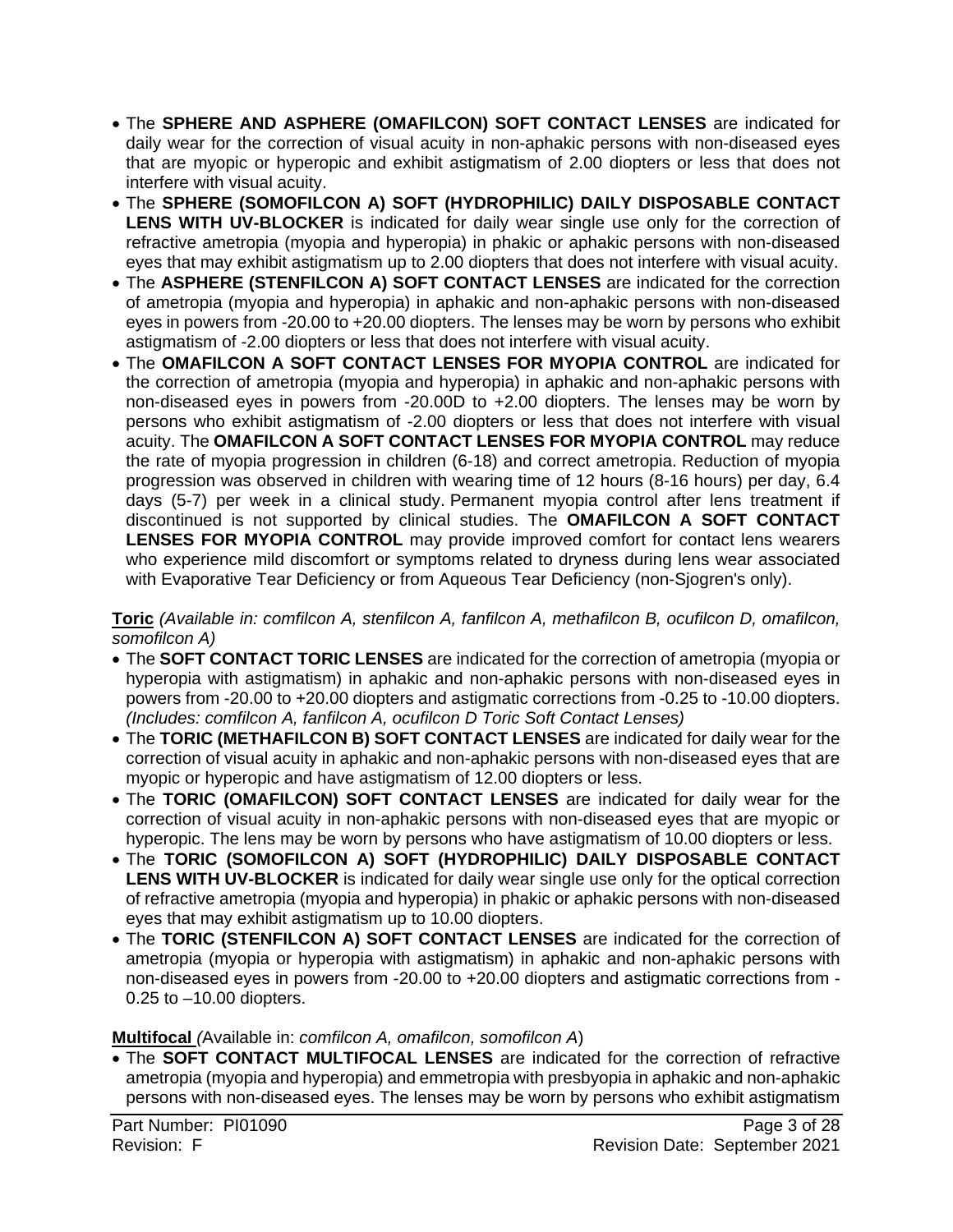of 2.00 diopters or less that does not interfere with visual acuity. *(Includes: comfilcon A, Multifocal Soft Contact Lenses)*

- The **MULTIFOCAL (OMAFILCON) SOFT (HYDROPHILIC) CONTACT LENSES** are indicated for daily wear for the correction of refractive ametropia (myopia, hyperopia, and astigmatism) and presbyopia in non-aphakic persons with non-diseased eyes. The lens may be worn by persons who have astigmatism of 2.00 diopters or less that does not interfere with visual acuity.
- The **MULTIFOCAL (SOMOFILCON A) SOFT (HYDROPHILIC) DAILY DISPOSABLE CONTACT LENS WITH UV-BLOCKER** is indicated for daily wear single use only for the optical correction of refractive ametropia (myopia and hyperopia) and/or presbyopia in phakic or aphakic persons with non-diseased eyes that may require a reading addition of +3.00 diopters or less and may exhibit astigmatism up to 1.50 Diopters or less.

### **Multifocal Toric** *(Available in: omafilcon, comfilcon A)*

- The **MULTIFOCAL TORIC (OMAFILCON B) CONTACT LENSES** are indicated for daily wear for the correction of visual acuity in aphakic and not-aphakic persons with non-diseased eyes that are myopic or hyperopic which possess astigmatism to -5.75 diopters or less and are presbyopic.
- The **TORIC MULTIFOCAL (COMFILCON A) SOFT CONTACT LENSES** are indicated for the correction of refractive ametropia (myopia and hyperopia) and emmetropia with presbyopia in aphakic and non-aphakic persons with non-diseased eyes. The lenses may be worn by persons who exhibit astigmatism up to -5.75 diopters.

# **CONTINUOUS WEAR** *(Includes: comfilcon A)*

• The **SOFT (HYDROPHILIC) CONTACT LENSES** are indicated for continuous wear up to twenty-nine (29) nights / thirty (30) days. When prescribed for frequent replacement/planned replacement the lens may be disinfected using chemical or hydrogen peroxide disinfecting systems.

**DAILY DISPOSABLE WEAR** *(Includes: ocufilcon B, omafilcon A, somofilcon A, and stenfilcon A)*

- The **(OCUFILCON B) SOFT (HYDROPHILIC) CONTACT LENSES** are indicated for single use daily disposable wear. As prescribed for single use daily disposable wear, patients are instructed to dispose of the lens at each removal.
- The (**OMAFILCON A) SOFT CONTACT LENSES FOR MYOPIA CONTROL** are indicated for single use daily disposable wear. When prescribed for daily disposable wear, the lens is to be discarded after each removal.
- The **(SOMOFILCON A) SOFT (HYDROPHILIC) DAILY DISPOSABLE CONTACT LENS WITH UV-BLOCKER** helps protect against transmission of harmful UV-radiation to the cornea and into the eye.
- The **(STENFILCON A) SOFT (HYDROPHILIC) CONTACT LENSES** are daily wear single use contact lenses.

### **DAILY DISPOSABLE OR PLANNED REPLACEMENT WEAR** *(Includes: fanfilcon A, ocufilcon D and omafilcon)*

• The **SOFT (HYDROPHILIC) CONTACT LENSES** are indicated for single use daily disposable wear or for planned replacement. As prescribed for single use daily disposable wear, patients are instructed to dispose of the lens at each removal. As prescribed for planned replacement, the lens should be disinfected using a chemical or hydrogen peroxide disinfecting systems.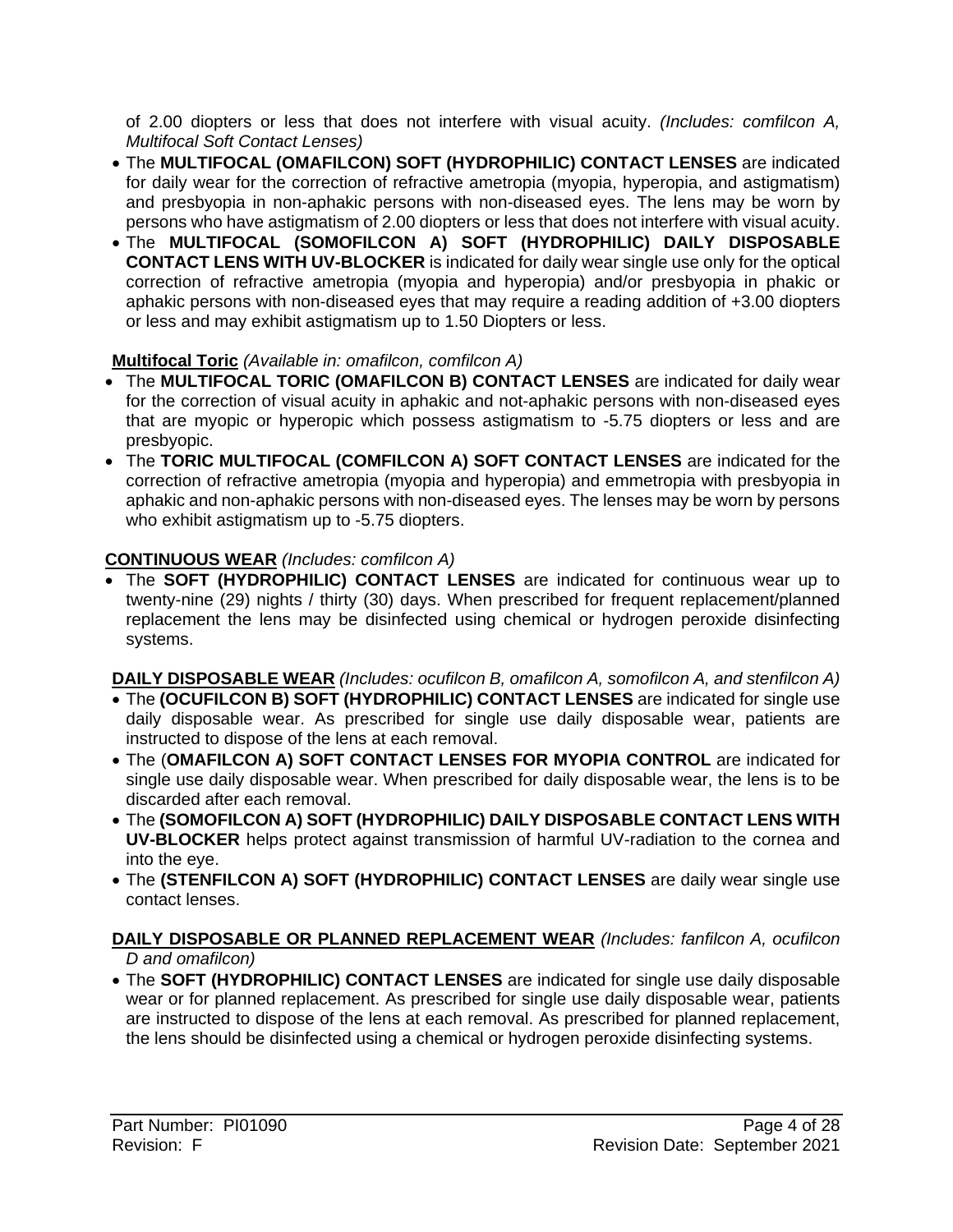### **PLANNED REPLACEMENT WEAR** *(Includes: methafilcon B)*

• The **SOFT (HYDROPHILIC) CONTACT LENSES** are indicated for planned replacement. As prescribed for planned replacement, the lens should be disinfected using a chemical or hydrogen peroxide disinfecting systems.

# **CONTRAINDICATIONS (REASONS NOT TO USE)**

### **Do not use the lens when any of the following conditions exist:**

- Acute and subacute inflammation or infection of the anterior chamber of the eye.
- Any eye disease, injury, or abnormality that affects the cornea, conjunctiva, or eyelids.
- Severe insufficiency of lacrimal secretion (dry eyes).
- Corneal hypoesthesia (reduced corneal sensitivity), if not aphakic.
- Any systemic disease that may affect the eye or be exaggerated by wearing contact lenses.
- Allergic reactions of ocular surfaces or adnexa that may be induced or exaggerated by wearing contact lenses or use of contact lens solutions.
- Allergy to any ingredient, such as mercury or thimerosal, in a solution, which is to be used to care for any lens.
- Any active corneal infection (bacterial, fungal, or viral).
- If eyes become red or irritated.
- The patient is unable to follow lens care regimen or unable to obtain assistance to do so.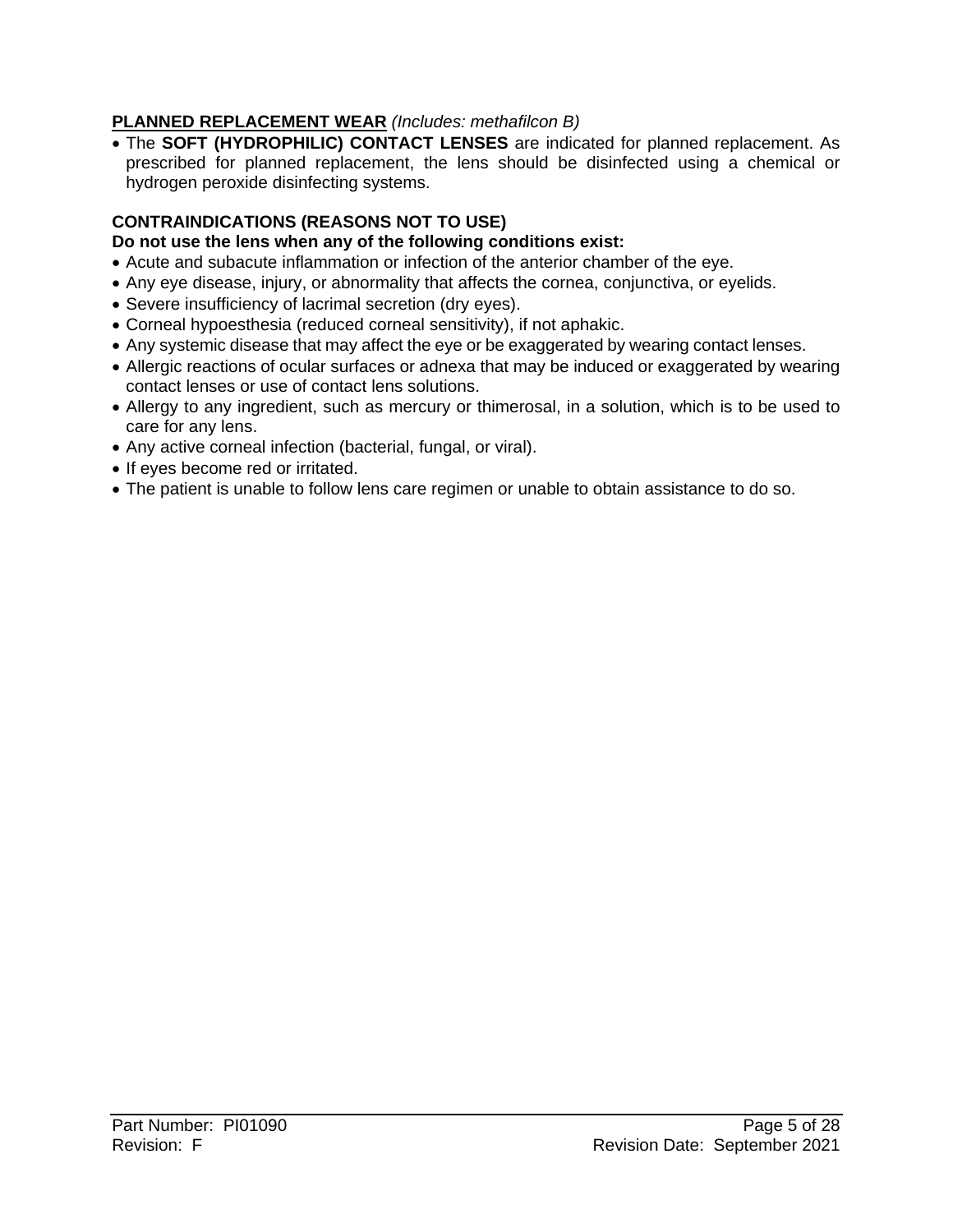### **WARNINGS**

#### **Patients should be advised of the following warnings pertaining to contact lens wear:**

- PROBLEMS WITH CONTACT LENSES AND LENS CARE PRODUCTS COULD RESULT IN SERIOUS INJURY TO THE EYE. Patients should be cautioned that proper use and care of the contact lenses and lens care products, including lens cases, are essential for the safe use of these products. It is essential that patients follow their eye care practitioner's directions and all labeling instructions for proper use of lenses and lens care products. Patients should fill their lens case with fresh solution every time they store lenses, and never re-use solution. Additionally, they should clean and rinse their lens case between uses as recommended by their eye care practitioner. Eye problems including corneal ulcers, can develop rapidly and lead to loss of vision.
- $\bullet$  The result of a study<sup>1</sup> indicate the following:
	- a. The overall annual incidence of ulcerative keratitis in daily wear contact lens users is estimated to be about 4.1 per 10,000 persons and about 20.9 per 10,000 persons in extended wear contact lens users.
	- b. The risk of ulcerative keratitis is 4 to 5 times greater for extended wear contact lens users than for daily wear users. When daily wear users who wear their lenses overnight and extended wear users who wear their lenses on a daily basis are excluded from the comparison, the risk among extended wear users are 10 to 15 times greater than among daily wear users.
	- c. When daily users wear their lenses overnight (outside the approved indication), the risk of ulcerative keratitis is 9 times greater than among those who do not wear them overnight.
	- d. The overall risk of ulcerative keratitis may be reduced by carefully following directions for lens care, including cleaning the lens case.
	- e. The risk of ulcerative keratitis among contact lens users who smoke is estimated to be 3 to 8 times greater than among non-smokers.
	- f. If patients experience eye discomfort, excessive tearing, vision changes, redness of the eye or other problems, they should be instructed to immediately remove their lenses and promptly contact their Eye Care Practitioner. It is recommended that contact lens wears see their Eye Care Practitioner routinely as directed.

*1 New England Journal of Medicine, September 21, 1989;321 (12), pp. 773-783*

# **PRECAUTIONS**

### **Special Precautions for Eye Care Practitioners**

- Due to the small numbers of patients enrolled in clinical investigation of lenses, all refractive powers, design configurations, or lens parameters available in the lens material are not evaluated in significant numbers. Consequently, when selecting an appropriate lens design and parameters, the eye care practitioner should consider all characteristics of the lens that can affect lens performance and ocular health, including oxygen permeability, wettability, central and peripheral thickness, and optic zone diameter.
- The potential impact of these factors on the patient's ocular health should be carefully weighed against the patient's need for refractive correction; therefore, the continuing ocular health of the patient and lens performance on the eye should be carefully monitored by the prescribing eye care practitioner.
- Patients who wear contact lenses to correct presbyopia may not achieve the best corrected visual acuity for either far or near vision. Visual requirements vary with the individual and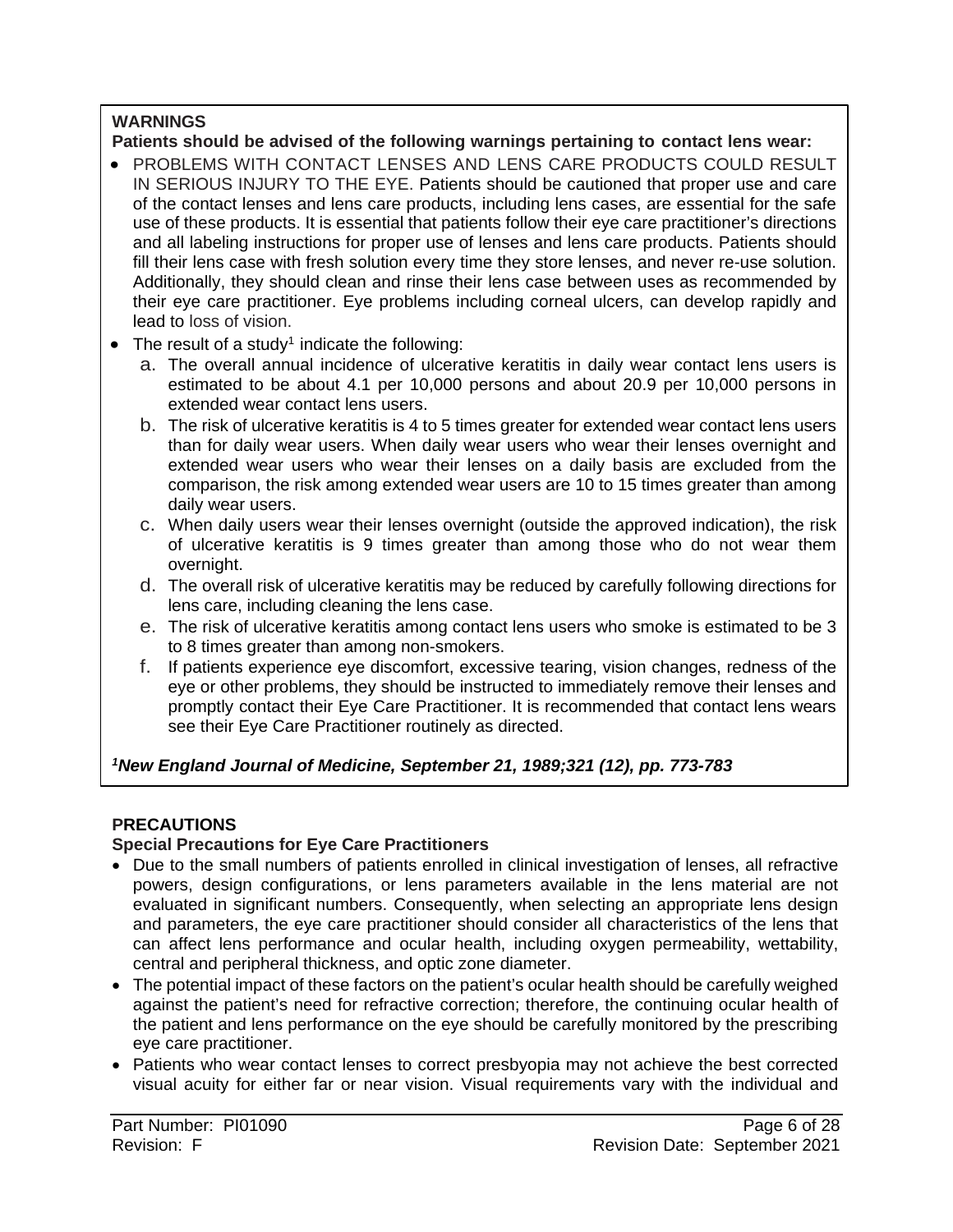should be considered when selecting the most appropriate type of lens for each patient.

- Aphakic patients should not be fitted with any contact lenses until the determination is made that the eye has healed completely.
- Fluorescein, a yellow dye, should not be used while the lenses are on the eyes. The lenses absorb the dye and become discolored. Whenever fluorescein is used in the eyes, the eyes should be flushed with a sterile saline solution that is recommended for in-eye use.
- Before leaving the eye care practitioner's office, the patient should be able to promptly remove the lenses or should have someone else available who can remove the lenses for him or her. Eye care practitioners should instruct the patient to remove the lenses immediately if the eye becomes red or irritated.

#### **Eye care practitioners should carefully instruct patients about the following care regimen and safety precautions:**

- Do not use saliva or anything other than the recommended solutions for lubricating or wetting lenses.
- Never use solutions recommended for conventional hard contact lenses only.
- Different solutions cannot always be used together, and not all solutions are safe for use with all lenses. Use only recommended solutions.
- Chemical disinfection solutions should not be used with heat unless specifically indicated on product labeling for use in both heat and chemical disinfection.
- Always use fresh unexpired lens care solutions
- Sterile unpreserved solutions, when used, should be discarded after the time specified in the labeling directions.
- Always follow directions in the package inserts for the use of contact lens solutions.
- Always keep lenses completely immersed in the recommended storage solution when the lenses are not being worn (stored). Prolonged periods of drying will damage lenses and reduce the ability of the lens surface to return to a wettable state. Follow the lens care directions for Care for a Dried Out (Dehydrated) Lens if lens surface becomes dried out.
- If the lens sticks (stops moving) on the eye, follow the recommended directions on Care for a Sticking Lens. The lens should move freely on the eye for the continued health of the eye. If non-movement of the lens continues, the patient should be instructed to **immediately** consult his or her eye care practitioner.
- Always wash and rinse hands before handling lenses. Do not get cosmetics, lotions, soaps, creams, deodorant, or sprays in the eyes or on the lenses. It is best to put on lenses before putting on makeup. Water-based cosmetics are less likely to damage lenses than oil-based products.
- Do not touch the contact lenses with the finger or hands if the hands are not free of foreign materials, as lens damage may occur.
- Always handle lenses gently and avoid dropping them.
- Never use tweezers or other tools to remove lenses from the lens container unless specifically indicated for that use. Pour lens into your hand.
- Do not touch the lens with fingernails
- Never wear lenses beyond the period recommended by the eye care practitioner.
- Always discard disposable lenses and lenses worn on a frequent replacement schedule after the recommended wearing schedule prescribed by the eye practitioner.
- Avoid all harmful or irritating vapors and fumes while wearing lenses.
- If aerosol products such as hairspray are used while wearing lenses, exercise caution and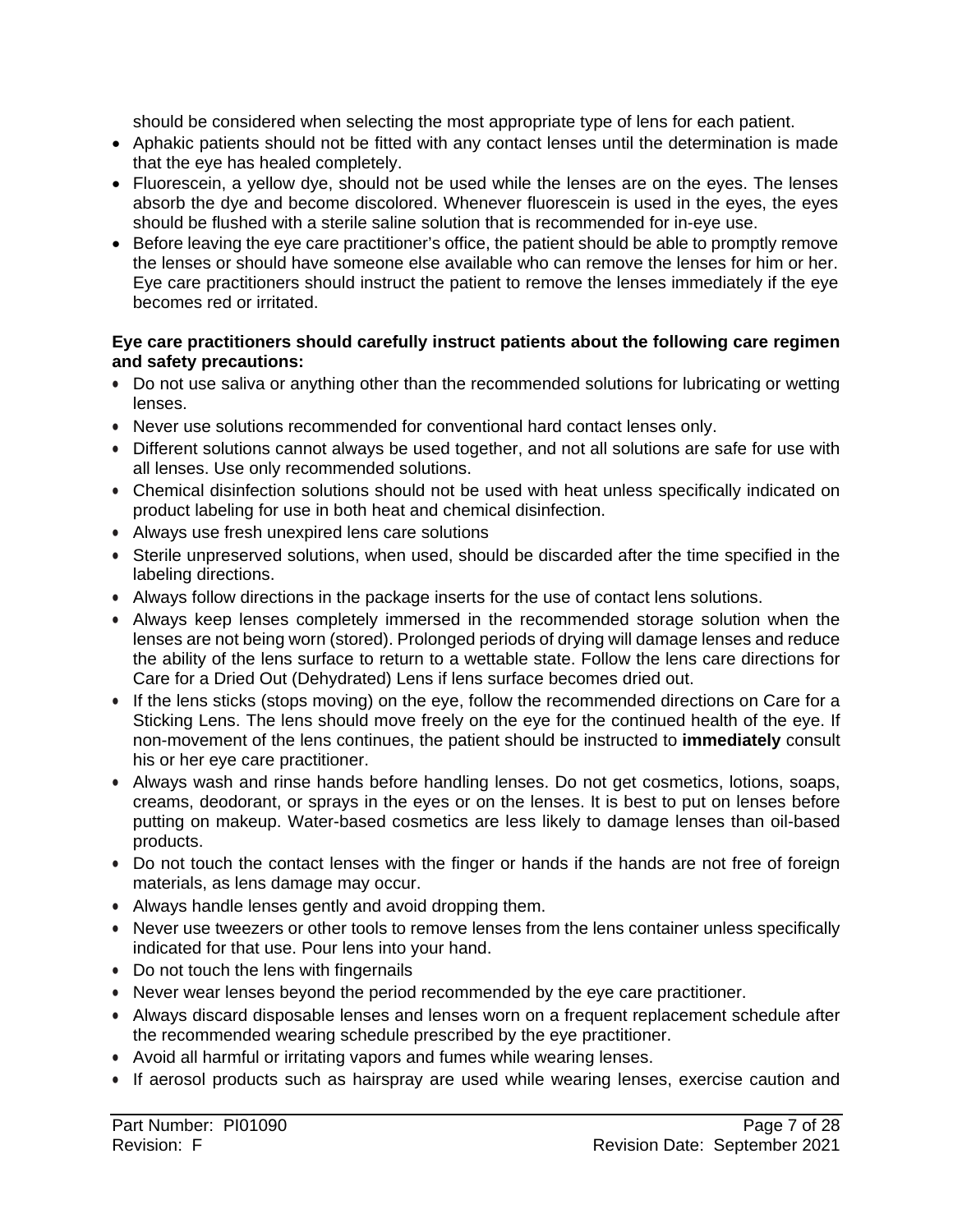keep eyes closed until the spray has settled.

- Ask the eye care practitioner about wearing the lenses during sporting activities.
- Inform the doctor (health care practitioner) about being a contact lens wearer.
- Always contact the eye care practitioner before using any medicine in the eyes.
- Always inform the employers of being a contact lens wearer. Some jobs may require use of eye protection equipment or may require that the patient not wear contact lenses.
- As with any contact lens, follow-up visits are necessary to assure the continuing health of the patient's eyes. The patient should be instructed as to a recommended follow-up schedule.

### **ADVERSE REACTIONS**

The patient should be informed that the following problems may occur:

- Eyes stinging, burning, or itching (irritation), or other eye pain.
- Comfort is less than when the lens was first placed on the eye.
- Feeling that something is in the eye such as a foreign body or a scratched area.
- Excessive watering (tearing) of the eyes.
- Unusual eye secretions.
- Redness of the eyes.
- Reduced sharpness of vision (poor visual acuity).
- Blurred vision, rainbows, or halos around objects.
- Sensitivity to light (photophobia).
- Dry Eyes

If the patient noticed any of the above, he or she should be instructed to:

- Immediately remove the lenses.
- If the discomfort or the problem stops, then look closely at the lens. If the lens is in some way damaged, do not put the lens back on the eye. Place the lens in the storage case and contact the eye care practitioner. If the lens has dirt, an eyelash, or other foreign body on it, or the problem stops and the lens appears undamaged, the patient should thoroughly clean, rinse, and disinfect both lenses; then reinsert them. After reinsertion, if the problem continues, the patient should immediately remove the lenses and consult the eye care practitioner.

When any of the above problems occur, a serious condition such as infection, corneal ulcer, neovascularization, or iritis may be present. The patient should be instructed to keep the lens off the eye and seek immediate professional identification of the problem and prompt treatment to avoid serious eye damage.

#### **FITTING**

Conventional methods of fitting contact lenses apply to all **SOFT CONTACT LENSES**. For a detailed description of the fitting techniques, refer to the **SOFT CONTACT LENSES** Professional Fitting and Information Guide, copies of which are available from:

> CooperVision Canada Corp. 45 Vogell Road Richmond Hill, ON L4B 4W6 Canada 1-855-526-6737 [www.coopervision.ca](http://www.coopervision.ca/)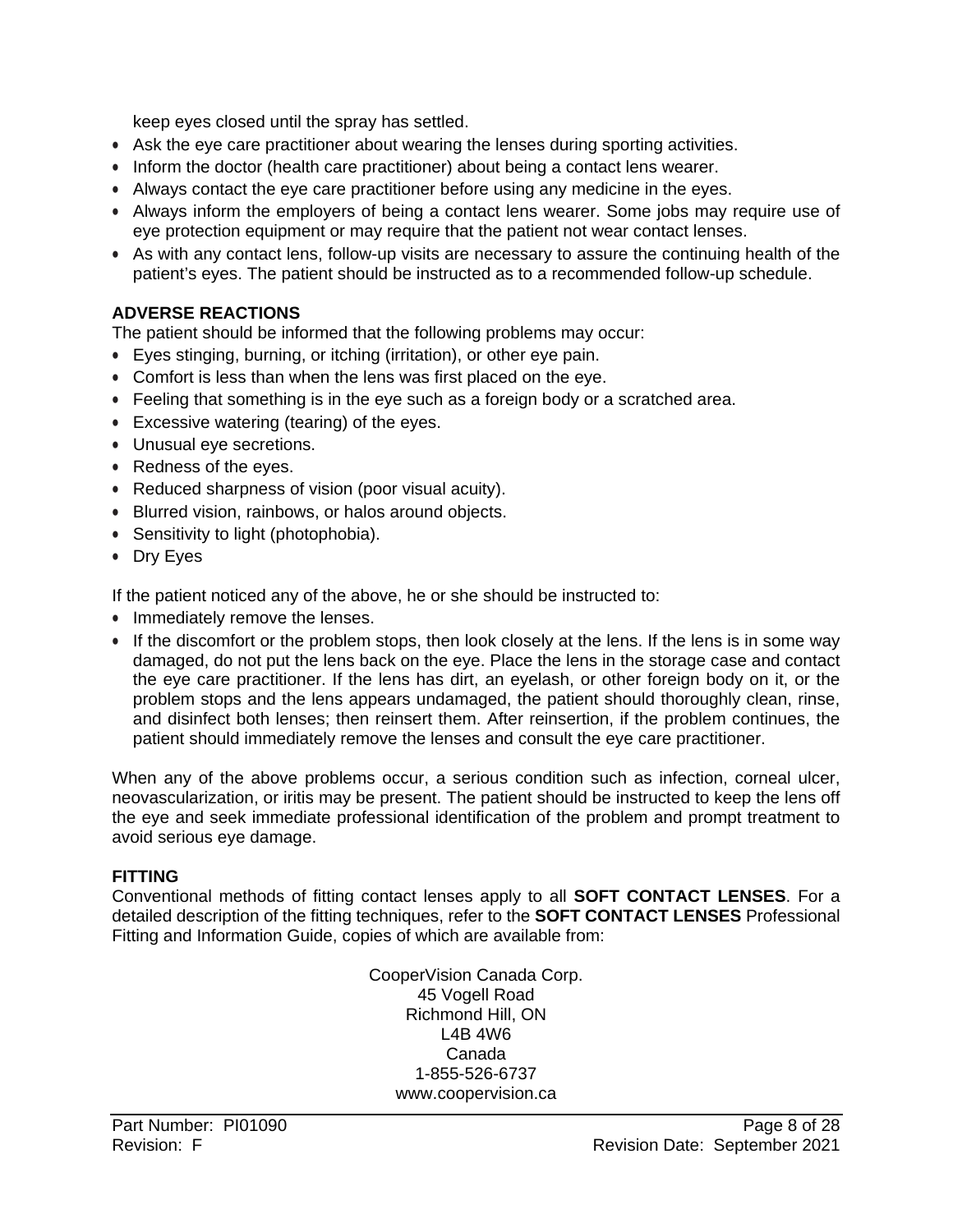#### **WEARING SCHEDULE**

**The wearing and replacement schedules should be determined by the eye care practitioner.** Patients tend to over-wear the lenses initially. The eye care practitioner should emphasize the importance of adhering to the initial maximum wearing schedule. Regular checkups, as determined by the eye care practitioner are also extremely important.

#### **Continuous Wear Wearing Schedule**

CooperVision recommends that all **SOFT CONTACT LENSES** be discarded and replaced with a new lens on a continuous wear basis. The eye care practitioner is encouraged to determine an appropriate lens replacement schedule based upon the response of the patient.

#### **Daily Wear, Frequent Replacement Wear, Planned Replacement, or Daily Disposable Wearing schedule:**

CooperVision recommends that all lenses be discarded and replaced with a new lens based on their replacement schedule. The eye care practitioner is encouraged to determine an appropriate lens replacement schedule based upon the response of the patient. Do not wear lenses during sleeping hours.

**DAILY WEAR** (Less than 24 hours, while awake). The maximum suggested wearing time is:

| Da | <b>Hours</b> |
|----|--------------|
|    | 6            |
| 2  | 8            |
|    | 10           |
|    | 12           |
| 5  | 14           |
| 6  | All waking   |
|    | hours        |

The eye care practitioner should determine the wearing and replacement schedule, based on the patient's history and their ocular examination, as well as the practitioner's experience and clinical judgment.

**CONTINUOUS WEARING: SILICONE HYDROGEL SOFT CONTACT LENS (comfilcon A) Soft (Hydrophilic) Contact Lenses for Planned replacement** may be prescribed for daily wear, extended, or continuous wearing for up to 29 nights / 30 days of day and night wear. CooperVision does not recommend the lenses be worn for more than 30 consecutive days. Not all patients can achieve the maximum wear time. It is recommended that the contact lens wearer be evaluated on a daily wear or extended wear schedule. If successful then a gradual introduction of continuous wear can be followed as determined by the prescribing eye care practitioner.

Once removed, it is recommended that the lens remain out of the eye for a period of rest overnight or longer and discarded in accordance with the prescribed wearing schedule. The eye care practitioner should determine the appropriate wearing time and provide specific instruction to the patient regarding lens care, insertion and removal.

#### **LENS CARE DIRECTIONS (All types of lenses)**

Eye care practitioners should review with the patient lens care directions, including both basic lens care information and specific instruction on the lens care regimen recommended for the patient.

- Always wash, rinse, and dry hands before handling contact lenses.
- Do not use saliva or anything other than the recommended solutions for lubricating or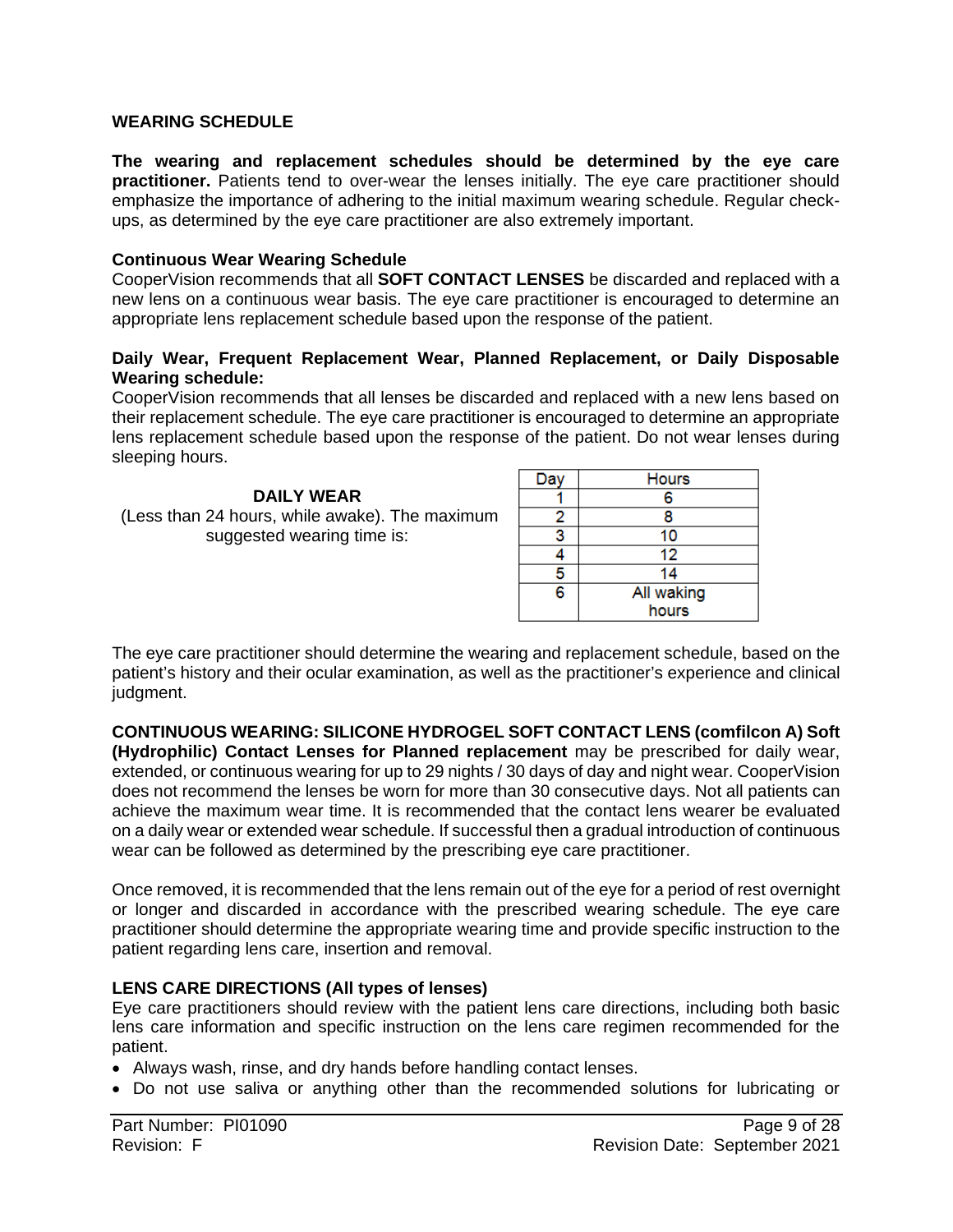rewetting. Do not put lenses in the mouth.

• The patient should always have a spare pair of lenses at all times.

### **General Lens Care (For Daily Disposable / Daily Wear Single Use Lenses)**

- The eyecare practitioner should review with the patient that no cleaning or disinfecting is needed with disposable lenses.
- The patient should always have a spare pair of lenses at all times.

# **General Lens Care (For Planned Replacement / Frequent Replacement)**

Basic Instructions:

- Always use **fresh, unexpired** lens care solutions.
- Use the recommended chemical (not heat) system of lens care and carefully follow instructions on solution labeling. Different solutions cannot always be used together, and not all solutions are safe to use with all lenses. Do not alternate or mix lens care systems **unless indicated on solution labeling.**
- Lenses should be cleaned, rinsed, and disinfected each time they are removed. **Cleaning and rinsing** are necessary to remove mucus and film from the lens surface. **Disinfecting** is necessary to destroy harmful germs.
- Always remove, clean, rinse, (as recommended by the eye care practitioner) and disinfect lenses according to the schedule prescribed by the eye care practitioner. The use of an enzyme cleaner is not recommended.
- One Step Hydrogen Peroxide Cleaning and Disinfecting Lens Care Systems and Lite Multipurpose Solution are recommended (comfilcon A, fanfilcon A, methafilcon B, ocufilcon D, omafilcon).
- The eye care practitioner should recommend a care system that is appropriate for contact lenses. Each lens care product contains specific directions for use and important safety information, which should be read and carefully followed.
- **Note:** Some solutions may have more than one function, which will be indicated on the label. Read the label on the solution bottle, and follow directions.
- **Clean** one lens first (always the same lens first to avoid mix-ups), rinse the lens thoroughly with recommended saline or disinfection solution to remove cleaning solution, mucus, and film from the lens surface, and put that lens into the correct chamber of the lens storage case. Then repeat the procedure for the second lens.
- **After cleaning**, and rinsing, **disinfect** lenses using the system recommended by the manufacturer and/or eye care practitioner.
- To store lenses, disinfect and leave them in the closed/unopened case until ready to wear. If lenses are not to be used immediately following disinfection, the patient should be instructed to consult the package insert or the eye care practitioner for information on the storage of lenses.
- After removing the lenses from the lens case, empty, and rinse the lens storage case with solution as recommended by the lens case manufacturer, then allow the lens case to air dry. When the lens case is used again, refill it with storage solution. Replace the lens case at regular intervals as recommended by the lens case manufacturer or your eye care practitioner.
- Eye care practitioners may recommend a lubrication/rewetting solution, which can be used to wet (lubricate) the lenses while they are being worn to make them more comfortable.

### **CHEMICAL LENS DISINFECTION (Including Hydrogen Peroxide):**

• **Clean** the contact lenses with a recommended cleaning solution and thoroughly rinse them with a recommended rinsing solution.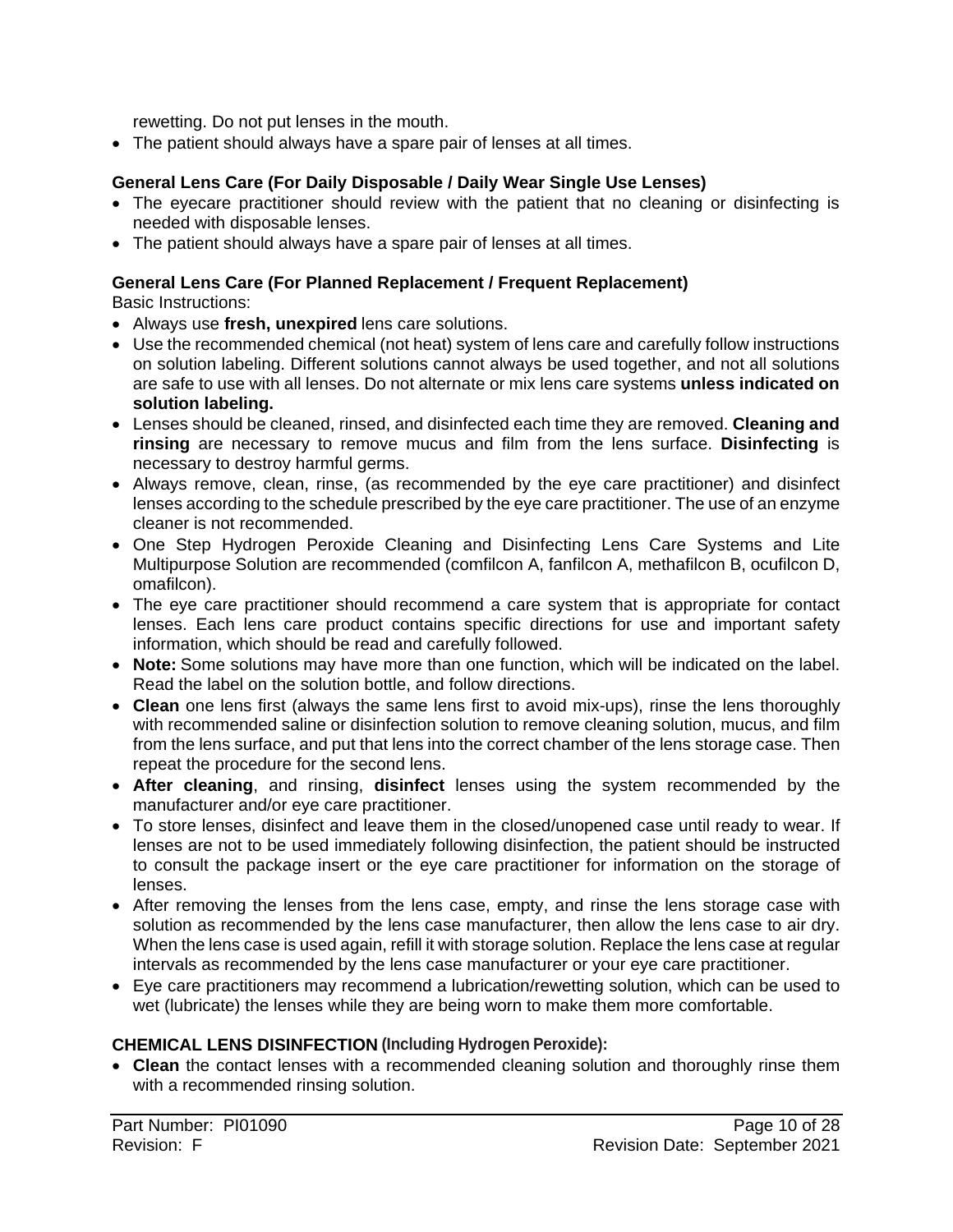- After **cleaning and rinsing**, to **disinfect**, carefully follow the instructions accompanying the disinfecting solution in the eye care regimen recommended by the lens manufacturer or the eye care practitioner.
- When using hydrogen peroxide lens care systems, lenses **must be neutralized** before wearing. Follow the recommendations on the hydrogen peroxide system labeling.
- Thoroughly rinse lenses with a fresh solution recommended for rinsing before inserting and wearing, or follow the instructions on the disinfection solution labeling.
- **Do not heat the disinfection solution and lenses.**
- Leave the lenses in the unopened storage case until ready to put on the eyes.
- CAUTION: Lenses that are chemically disinfected may absorb ingredients from the disinfecting solution which may be irritating to the eyes. A thorough rinse in fresh sterile saline solution prior to placement in the eye should reduce the potential for irritation.

### **LENS CASE CLEANING AND MAINTENANCE**

Contact lens cases can be a source of bacteria growth. Lens cases should be emptied, cleaned, and rinsed with solution recommended by the lens case manufacturer, and allowed to air dry. Lens cases should be replaced at regular intervals as recommended by the lens case manufacturer or the eye care practitioner.

### **CARE FOR A DRIED OUT (DEHYDRATED) LENS**

If any SOFT CONTACT LENS is exposed to air while off the eye, it may become dry and brittle. In this event, simply dispose of the lens and replace with a fresh one.

#### **CARE FOR A STICKING (NONMOVING) LENS**

If the lens sticks (stops moving or cannot be removed), the patient should be instructed to apply 2 to 3 drops of the recommended lubricating or rewetting solution directly to the eye and wait until the lens begins to move freely on the eye before removing it. If non-movement of the lens continues more than 5 minutes, the patient should immediately consult the eye care practitioner.

#### **EMERGENCIES**

The patient should be informed that if chemicals of any kind (household products, gardening solutions, laboratory chemicals, etc.) are splashed into the eyes, the patient should: FLUSH THE EYES IMMEDIATELY WITH TAP WATER AND IMMEDIATELY CONTACT THE EYE CARE PRACTITIONER OR VISIT A HOSPITAL EMERGENCY ROOM WITHOUT DELAY.

#### **HOW SUPPLIED**

Each lens is supplied sterile in a blister or vial containing buffered saline solution. The blister or vial is labeled with the base curve, diameter, dioptric power, manufacturing lot number, and expiration date of the lens.

#### *DO NOT USE IF THE BLISTER PACK IS BROKEN OR THE SEAL HAS BEEN DAMAGED*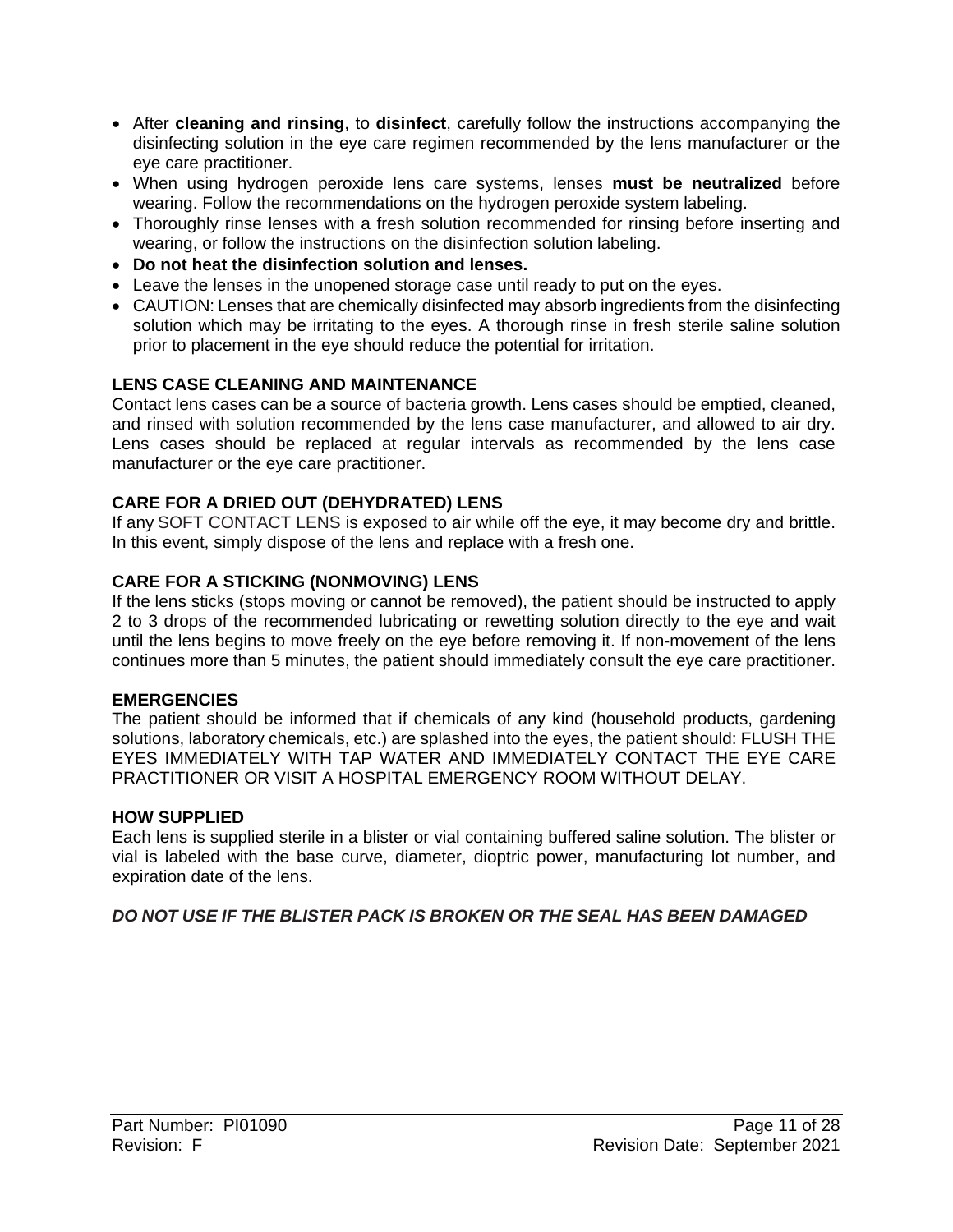### **REPORTING OF ADVERSE REACTIONS**

All serious adverse experiences and adverse reactions observed in patients wearing any SOFT CONTACT LENS or experienced with the lenses should be reported to:



CooperVision Canada Corp. 45 Vogell Road Richmond Hill, ON L4B 4W6 Canada 1-855-526-6737 [www.coopervision.ca](http://www.coopervision.ca/)

For additional questions regarding manufacturing location, please contact Customer Service at 888-475-8555.

#### **MANUFACTURER**

CooperVision South Point, Hamble Southampton SO31 4RF United Kingdom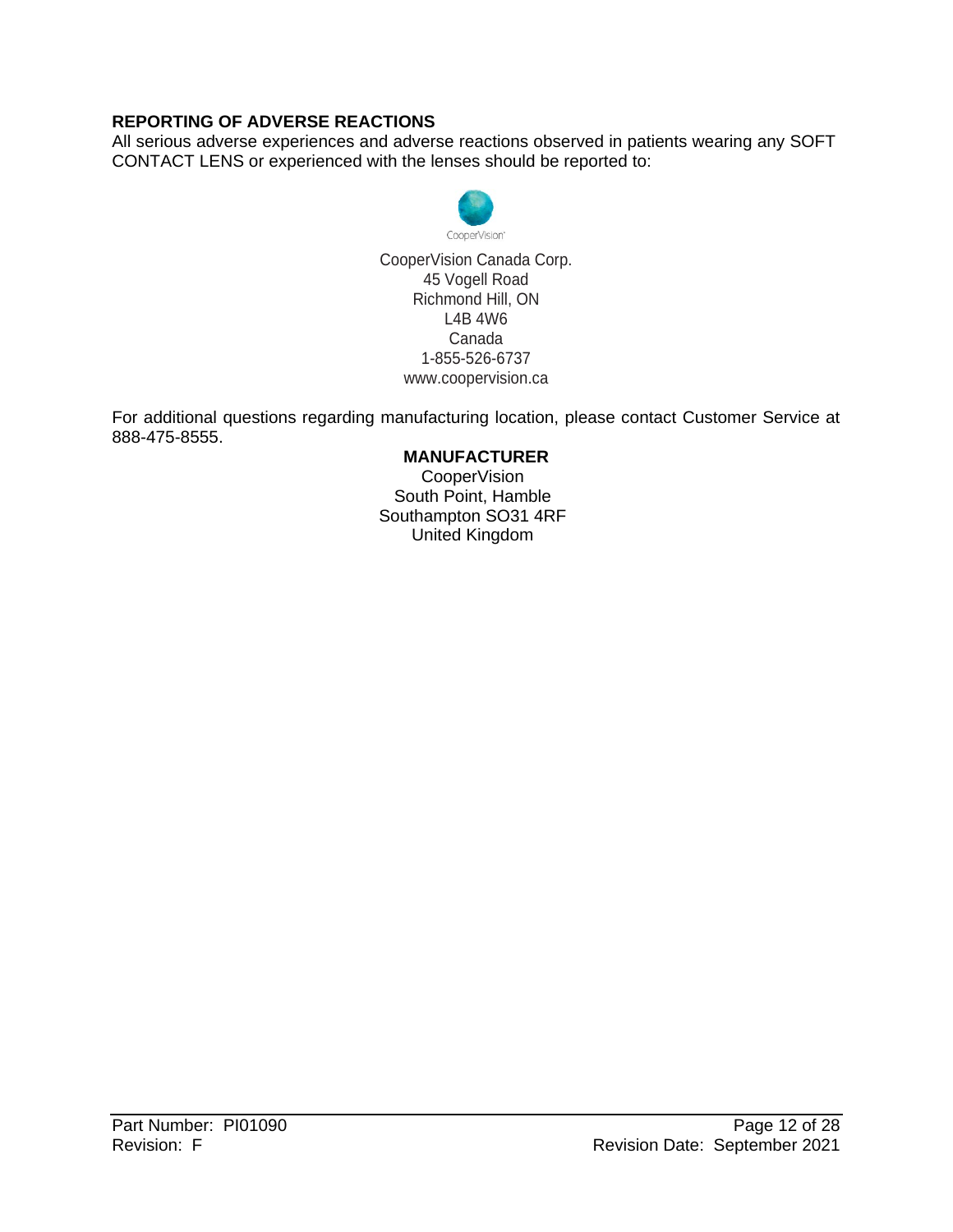#### **PRODUCT MANUFACTURING LOCATIONS:**

### **PRODUCTS MADE IN USA**

#### *Manufacturing Location: Juana Diaz, PR 00795, USA*

- **COMFILCON A:** BIOFINITY, COMFILCON A SPHERE, BIOFINITY XR, COMFILCON A XR, MEDIFLEX AQUAFINITY XR, MEDIFLEX AQUAFINITY 160, HARMONY, EASY CLEAR BEYOND, COMFILCON A, PEARLE VISION MONTHLY, MEDIFLEX AQUAFINITY, BIOFINITY TORIC, BIOFINITY XR TORIC, COMFILCON A TORIC, COMFILCON A XR TORIC, HARMONY TORIC, HARMONY XR TORIC, EASY CLEAR BEYOND TORIC, MEDIFLEX AQUAFINITY XR TORIC, MEDIFLEX AQUAFINITY 116 TORIC, PEARLE VISION MONTHLY FOR ASTIGMATISM, LENSCRAFTERS MONTHLY, LENSCRAFTERS MONTHLY FOR ASTIGMATISM
- **OCUFILCON B:** BIOMEDICS 1 DAY, 52% 1 DAY SPHERE, 1 DAY
- **OMAFILCON A:** PROCLEAR 1 DAY MULTIFOCAL, PROCLEAR 1 DAY, MEDIFLEX HYDRA 1 DAY, 60% 1 DAY SPHERE, EASY CLEAR EVERYDAY, SYMPHONY 1 DAY, 60% 1 DAY PC MULTIFOCAL, 1 DAY MULTIFOCAL, 1 DAY, 60% 1 DAY PC SPHERE, OMAFILCON A, SPECSAVERS EASYVISION VUSION
- **STENFILCON A:** MYDAY, MYDAY TORIC, 1 DAY SILICONE HYDROGEL, 1 DAY SILICONE HYDROGEL TORIC, 54% 1 DAY SILICONE HYDROGEL, 54% 1 DAY SILICONE HYDROGEL TORIC, LENSCRAFTERS' 1-DAY PREMIUM, MEDIFLEX SUPREME 1 DAY ASPHERE, MEDIFLEX SUPREME 1 DAY TORIC, KIRKLAND SIGNATURE PREMIUM DAILY DISPOSABLE, LENSCRAFTERS 1-DAY PREMIUM FOR ASTIGMATISM, SPECSAVERS EASYVISION LINARIAL, SPECSAVERS EASYVISION LINARIAL TORIC

### *Manufacturing location: Scottsville, NY 14546, USA*

- **METHAFILCON B:** HYDRASOFT, HYDRASOFT TORIC
- **OMAFILCON B**: PROCLEAR TORIC, PROCLEAR MULTIFOCAL TORIC, PROCLEAR MULTIFOCAL XR, OMAFILCON B, PROCLEAR, PROCLEAR TORIC XR, PROCLEAR SPHERE, PROCLEAR MULTIFOCAL
- **OCUFILCON D:** BIOMEDICS TORIC, MEDIFLEX 55 UV ASPHERIC, BIOMEDICS 55 PREMIER ASPHERE, OCUFILCON D 55% ASPHERE, OCUFILCON D TORIC

#### **PRODUCTS MADE IN UK**

#### *Manufacturing location: Hamble, SO31 4RF, UK*

- **COMFILCON A**: BIOFINITY, BIOFINITY TORIC, BIOFINITY MULTIFOCAL, BIOFINITY XR SPHERE, BIOFINITY XR TORIC, COMFILCON A SPHERE, BIOFINITY ENERGYS, HARMONY, HARMONY TORIC, EASY CLEAR BEYOND, EASY CLEAR BEYOND TORIC, MEDIFLEX AQUAFINITY 116 TORIC, COMFILCON A MULTIFOCAL, COMFILCON A TORIC, COMFILCON A, COMFILCON A XR, BIOFINITY XR MULTIFOCAL, COMFILCON A XR MULTIFOCAL, HARMONY XR TORIC, MEDIFLEX AQUAFINITY XR TORIC, MEDIFLEX AQUAFINITY XR, MEDIFLEX AQUAFINITY 160, HARMONY OPTIMIZE, MEDIFLEX AQUAFINITY E-COMFORT, COMFILCON A ASPHERE, PEARLE VISION MONTHLY, PEARLE VISION MONTHLY FOR ASTIGMATISM, COMFILCON A XR TORIC, BIOFINITY TORIC MULTIFOCAL, HARMONY MULTIFOCAL, MEDIFLEX MULTIFOCAL, MEDIFLEX AQUAFINITY, LENSCRAFTERS MONTHLY, LENSCRAFTERS MONTHLY MODERN LIFESTYLE, LENSCRAFTERS MONTHLY FOR ASTIGMATISM, LENSCRAFTERS MONTHLY MULTIFOCAL
- **FANFILCON A:** FANFILCON A TORIC, PEARLE VISION 2-WEEK REPLACEMENT FOR ASTIGMATISM, FANFILCON A, MEDIFLEX AQUAFINITY 110, PEARLE VISION 2-WEEK REPLACEMENT, SERENITY, SERENITY TORIC, SPECSAVERS EASYVISION UVICIA PLUS, SPECSAVERS EASYVISION UVICIA PLUS TORIC
- **OMAFILCON A:** PROCLEAR 1 DAY, MEDIFLEX HYDRA 1 DAY, EASYCLEAR EVERYDAY, 60% 1 DAY SPHERE, SYMPHONY 1 DAY, MISIGHT 1 DAY, 1 DAY, 60% 1 DAY PC SPHERE, MISIGHT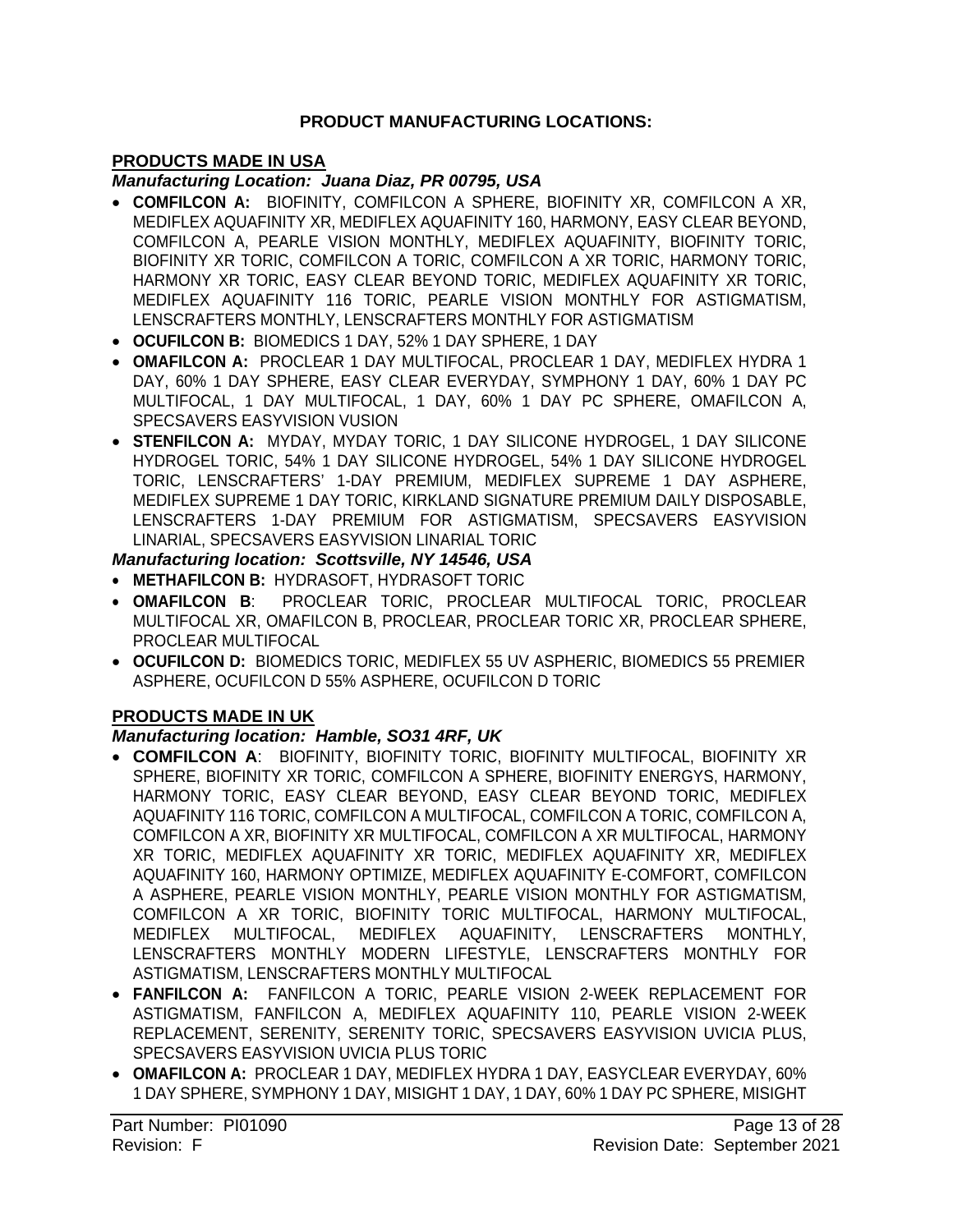1 DAY MYOPIA CONTROL, PROCLEAR 1 DAY MULTIFOCAL, 60% 1 DAY PC MULTIFOCAL, 1 DAY MULTIFOCAL, OMAFILCON A, SPECSAVERS EASYVISION VUSION

- **OMAFILCON B:** PROCLEAR, PROCLEAR SPHERE, PROCLEAR MULTIFOCAL
- **STENFILCON A:** MYDAY, 1 DAY SILICONE HYDROGEL, 54% 1 DAY SILICONE HYDROGEL, LENSCRAFTERS' 1-DAY PREMIUM, MEDIFLEX SUPREME 1 DAY ASPHERE, KIRKLAND SIGNATURE PREMIUM DAILY DISPOSABLE, SPECSAVERS EASYVISION LINARIAL
- **SOMOFILCON A:** CLARITI 1 DAY, 56% 1 DAY SILICONE HYDROGEL SPHERE, SOMOFILCON A 56% 1 DAY, MEDIFLEX ELITE 1 DAY SPHERE, RAY-BAN 1-DAY, PEARLE VISION 1 DAY, SELECT 1 DAY, SPECSAVERS EASYVISION UMERE

### **PRODUCTS MADE IN COSTA RICA**

### *Manufacturing location: Zona Franca El Coyol, Costa Rica*

• **SOMOFILCON A:** 56% 1 DAY SILICONE HYDROGEL SPHERE, SOMOFILCON A 56% 1 DAY, PEARLE VISION 1-DAY, MEDIFLEX ELITE 1 DAY SPHERE, 1 DAY, CLARITI 1 DAY, RAY-BAN 1-DAY, SELECT 1 DAY, SPECSAVERS EASYVISION UMERE

### **PRODUCTS MADE IN HUNGARY**

### *Manufacturing location: Gyál Budapest, Hungary 7100*

• **SOMOFILCON A:** CLARITI 1 DAY TORIC, CLARITI 1 DAY MULTIFOCAL, PEARLE VISION 1 DAY, 56% 1 DAY SILICONE HYDROGEL TORIC, PEARLE VISION 1 DAY MULTIFOCAL, 56% 1 DAY SILICONE HYDROGEL MULTIFOCAL, 56% 1 DAY SILICONE HYDROGEL SPHERE, SOMOFILCON A 56% 1 DAY, MEDIFLEX ELITE 1 DAY SPHERE, 1 DAY, MEDIFLEX ELITE 1 DAY MULTIFOCAL, PEARLE VISION 1-DAY FOR ASTIGMATISM, MEDIFLEX ELITE 1 DAY TORIC, CLARITI 1 DAY, SELECT 1 DAY, RAY-BAN 1-DAY, RAY-BAN 1-DAY FOR ASTIGMATISM, RAY-BAN 1-DAY MULTIFOCAL, SPECSAVERS EASYVISION UMERE, SPECSAVERS EASYVISION UMERE TORIC, SPECSAVERS EASYVISION UMERE MULTIFOCAL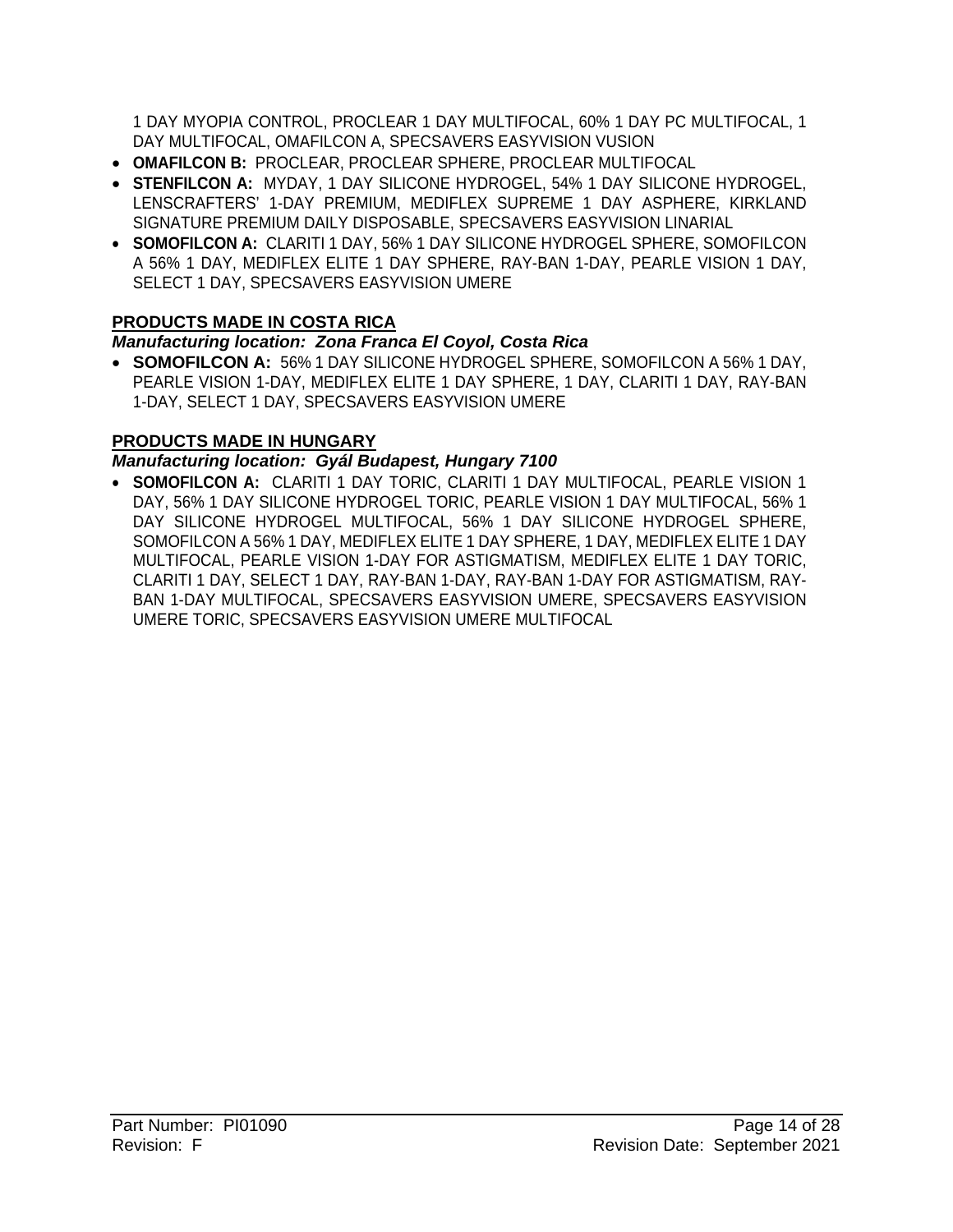#### **LENTILLES CORNÉENNES SOUPLES (HYDROPHILES) Directives**

**Important:** Veuillez lire attentivement ces renseignements et les conserver pour une utilisation future. Ce feuillet est destiné au spécialiste de la vue mais devrait être mis à la disposition des patients sur demande. Le spécialiste de la vue devrait fournir au patient les instructions relatives aux lentilles qui lui sont prescrites.

Veuillez vous reporter à la boîte pour connaître le nom du dispositif, le contenu, l'identifiant, le numéro de lot et la date d'expiration.

### **TOUCHE SYMBOLES:**

| <b>SYMBOLE</b>   | <b>DÉFINITION</b>                                                                                                |
|------------------|------------------------------------------------------------------------------------------------------------------|
| ONLY             | Attention: La loi fédérale (États-Unis) limite la vente de<br>cet appareil par ou sur ordre d'un praticien agréé |
|                  | Attention / Voir les instructions pour les utilisateurs                                                          |
|                  | Date limite d'utilisation (date d'expiration)                                                                    |
| _ດ               | Code du lot                                                                                                      |
| <b>STERI</b>     | Stérilisation par la vapeur                                                                                      |
|                  | Fabricant                                                                                                        |
| <b>REP</b><br>EC | Représentant autorisé dans la Communauté européenne                                                              |
|                  | Ne pas utiliser si l'emballage est endommagé                                                                     |
| Ť                | Consulter les instructions d'utilisation / consulter les<br>instructions d'utilisation électroniques             |
|                  | Ne pas réutiliser                                                                                                |
|                  | Date de fabrication                                                                                              |
|                  | Signifie la marque de conformité européenne (CE)                                                                 |
|                  | Indication d'un dispositif médical                                                                               |
|                  | Indique le blocage des rayons UV                                                                                 |

Les symboles suivants peuvent apparaître sur l'étiquette ou le carton.

# **INDICATIONS D'UTILISATION:**

### **Sphériques et/ou asphériques:**

- Les **LENTILLES CORNÉENNES SOUPLES SPHERE ET/OU ASPHERE** sont indiquées pour corriger l'amétropie (myopie et hypermétropie) chez les personnes aphaques ou non aphaques qui ne souffrent pas d'une affection oculaire, dans des puissances variant de -20,00 à +20,00 dioptries. Les lentilles peuvent être portées par des personnes présentant un astigmatisme de 2,00 dioptries ou moins qui n'interfère pas avec l'acuité visuelle. *(Comprend: les lentilles cornéennes souples sphériques et asphériques en comfilcon A, fanfilcon A, ocufilcon D)*
- Les **LENTILLES CORNÉENNES SOUPLES SPHERE (MÉTHAFILCON B)** sont indiquées pour un port quotidien pour corriger l'amétropie réfractive (myopie, hypermétropie et astigmatisme) chez les personnes aphaques ou non aphaques qui ne souffrent pas d'une affection oculaire. Les lentilles peuvent être portées par des personnes présentant un astigmatisme de 1,50 dioptrie ou moins qui n'interfère pas avec l'acuité visuelle.

<span id="page-14-0"></span>**FR:**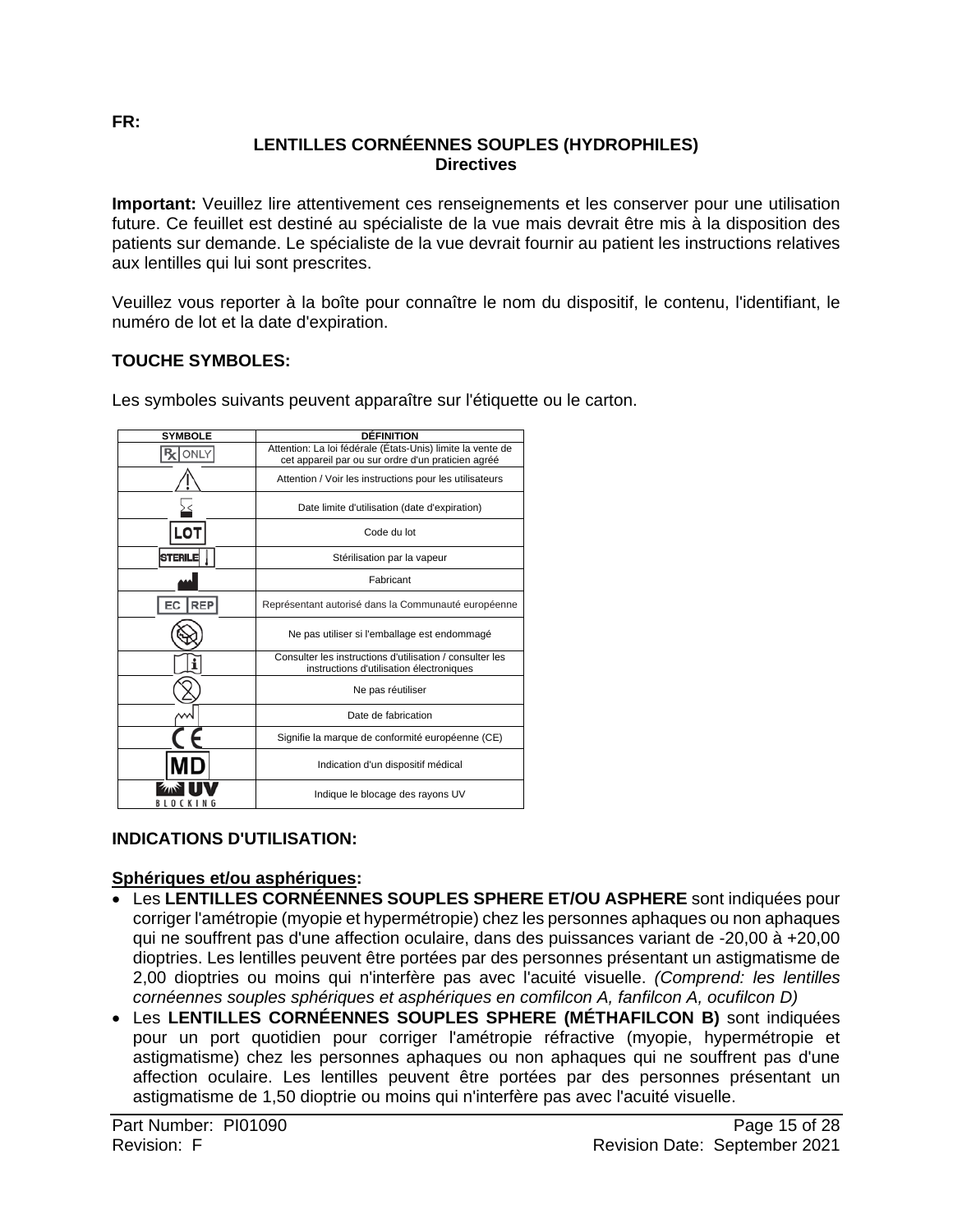- Les **LENTILLES CORNÉENNES SOUPLES SPHERE (OCUFILCON B)** sont indiquées pour corriger l'acuité visuelle chez les personnes sans affection oculaire, myopes ou hypermétropes, qui peuvent présenter un astigmatisme réfractif de 2,00 dioptries qui n'interfère pas avec l'acuité visuelle.
- Les **LENTILLES CORNÉENNES SOUPLES SPHERE ET ASPHERE (OMAFILCON)** sont indiquées pour un port quotidien pour corriger l'acuité visuelle chez les personnes non aphaques sans affection oculaire, myopes ou hypermétropes, qui présentent un astigmatisme de 2,00 dioptries ou moins qui n'interfère pas avec l'acuité visuelle.
- Les **LENTILLES CORNÉENNES SOUPLES (HYDROPHILES) SPHERE (SOMOFILCON A) À USAGE UNIQUE AVEC PROTECTION UV** sont indiquées pour un port quotidien à usage unique seulement, pour corriger l'amétropie réfractive (myopie et hypermétropie) chez les personnes phaques ou aphaques, sans affection oculaire, qui peuvent présenter un astigmatisme jusqu'à 2,00 dioptries qui n'interfère pas avec l'acuité visuelle.
- Les **LENTILLES CORNÉENNES SOUPLES SPHÉRIQUES (STENFILCON A)** sont indiquées pour corriger l'amétropie (myopie et hypermétropie) chez les personnes aphaques ou non aphaques, sans affection oculaire, dans des puissances de -20,00 à +20,00 dioptries. Les lentilles peuvent être portées par des personnes présentant un astigmatisme de -2,00 dioptries ou moins qui n'interfère pas avec l'acuité visuelle.
- Les **LENTILLES CORNÉENNES SOUPLES OMAFILCON A POUR CONTRÔLER LA MYOPIE** sont indiquées pour corriger l'amétropie (myopie et hypermétropie) chez les personnes aphaques ou non aphaques, sans affection oculaire, dans des puissances de - 20,00 à +2,00 dioptries. Les lentilles peuvent être portées par des personnes présentant un astigmatisme de -2,00 dioptries ou moins qui n'interfère pas avec l'acuité visuelle. Les **LENTILLES CORNÉENNES SOUPLES OMAFILCON A POUR CONTRÔLER LA MYOPIE** peuvent réduire le rythme de progression de la myopie chez les enfants (6 à 18 ans) et corriger l'amétropie. Une réduction de la progression de la myopie a été observée chez des enfants qui portaient leurs lentilles pendant 12 heures (8 à 16 heures) par jour, 6,4 jours (5 à 7) par semaine, dans le cadre d'une étude clinique. Le contrôle permanent de la myopie après le traitement au moyen de lentilles s'il est interrompu, n'est pas appuyé par des études cliniques. Les **LENTILLES CORNÉENNES SOUPLES OMAFILCON A POUR CONTRÔLER LA MYOPIE** peuvent procurer un plus grand confort aux porteurs de lentilles cornéennes qui ressentent un léger inconfort ou des symptômes liés à la sécheresse durant le port des lentilles associés à l'insuffisance lacrymale par évaporation ou l'insuffisance lacrymale aqueuse (non-Sjogren seulement)

**Toriques** *(Disponibles en comfilcon A, stenfilcon A, fanfilcon A, méthafilcon B, ocufilcon D, omafilcon, somofilcon A)*

- Les **LENTILLES CORNÉENNES SOUPLES TORIC** sont indiquées pour corriger l'amétropie (myopie ou hypermétropie avec astigmatisme) chez les personnes aphaques ou non aphaques, sans affection oculaire, dans des puissances variant de -20,00 à +20,00 dioptries et l'astigmatisme de -0,25 à -10,00 dioptries. *(Comprend: les lentilles cornéennes souples toriques en comfilcon A, fanfilcon A, ocufilcon D)*
- Les **LENTILLES CORNÉENNES SOUPLES TORIC (MÉTHAFILCON B)** sont indiquées pour un port quotidien pour corriger l'acuité visuelle chez les personnes aphaques ou non aphaques, sans affection oculaire, myopes ou hypermétropes, qui présentent un astigmatisme de 12,00 dioptries ou moins.
- Les **LENTILLES CORNÉENNES SOUPLES TORIC (OMAFILCON)** sont indiquées pour un port quotidien pour corriger l'acuité visuelle chez les personnes non aphaques, sans affection oculaire, qui sont myopes ou hypermétropes. Les lentilles peuvent être portées par des personnes présentant un astigmatisme de 10,00 dioptries ou moins.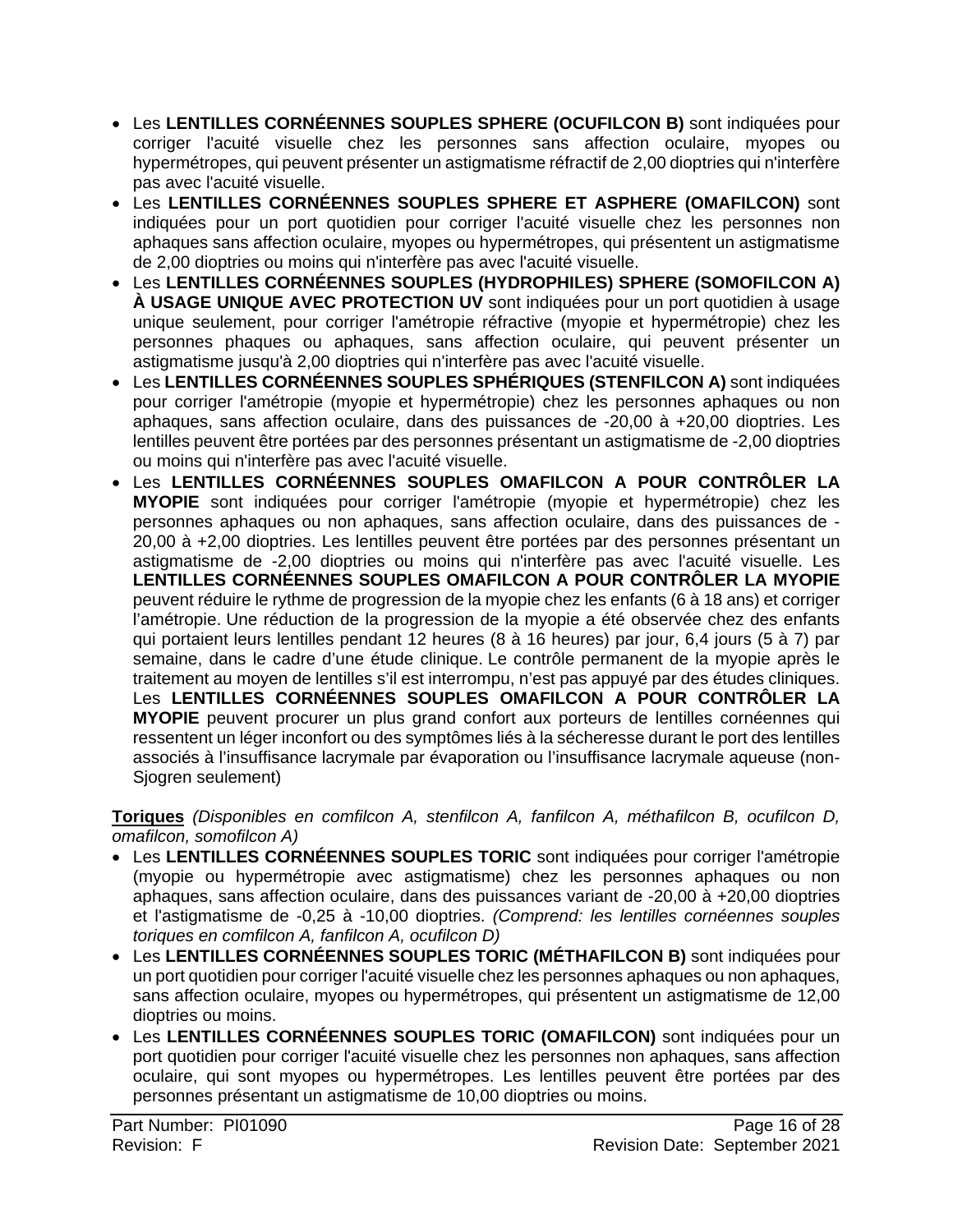- Les **LENTILLES CORNÉENNES SOUPLES (HYDROPHILES) TORIC (SOMOFILCON A) À USAGE UNIQUE AVEC PROTECTION UV** sont indiquées pour un port quotidien à usage unique seulement, pour la correction optique de l'amétropie réfractive (myopie et hypermétropie) chez les personnes phaques ou aphaques, sans affection oculaire, pouvant présenter un astigmatisme jusqu'à 10,00 dioptries.
- Les **LENTILLES CORNÉENNES SOUPLES TORIC (STENFILCON A)** sont indiquées pour corriger l'amétropie (myopie ou hypermétropie avec astigmatisme) chez les personnes aphaques ou non aphaques, sans affection oculaire, dans des puissances variant de -20,00 à +20,00 dioptries et l'astigmatisme de -0,25 à –10,00 dioptries.

### **Multifocales** *(Disponibles en comfilcon A, omafilcon, somofilcon A)*

- Les **LENTILLES CORNÉENNES SOUPLES MULTIFOCAL** sont indiquées pour la correction de l'amétropie de réfraction (myopie et hypermétropie) et emmetropie avec presbytie chez les personnes aphaques et non aphaques qui ne souffrent pas d'une affection oculaire. Les lentilles peuvent être portées par les personnes qui démontrent un astigmatisme de 2,00 dioptries ou moins qui n'interfère pas avec l'acuité visuelle. *(Comprend les lentilles cornéennes souples Multifocal en comfilcon A)*
- Les **LENTILLES CORNÉENNES SOUPLES (HYDROPHILES) MULTIFOCAL (OMAFILCON)** sont indiquées pour un port quotidien pour corriger l'amétropie réfractive (myopie, hypermétropie et astigmatisme) et la presbytie chez les personnes non aphaques qui ne souffrent pas d'une affection oculaire. La lentille peut être portée par une personne qui présente un astigmatisme de 2,00 dioptries ou moins qui n'interfère pas avec l'acuité visuelle.
- Les **LENTILLES CORNÉENNES SOUPLES (HYDROPHILES) MULTIFOCAL (SOMOFILCON A) À USAGE UNIQUE AVEC PROTECTION UV** sont indiquées pour un port quotidien à usage unique seulement pour la correction optique de l'amétropie réfractive (myopie et hypermétropie) et/ou de la presbytie chez les personnes phaques ou aphaques, sans affection oculaire, qui peuvent avoir besoin d'une addition pour la lecture de +3,00 dioptries ou moins et présenter un astigmatisme jusqu'à 1,50 dioptrie ou moins.

### **Multifocales toriques** *(Disponibles en omafilcon, comfilcon A)*

- Les **LENTILLES CORNÉENNES TORIQUES MULTIFOCALES PROGRESSIVES (OMAFILCON B)** sont indiquées pour un port quotidien pour corriger l'acuité visuelle des patients aphaques ou non aphaques aux yeux sains atteints de myopie ou d'hypermétropie avec astigmatisme de moins de -5.75 dioptries et presbytiques.
- Les **LENTILLES CORNÉENNES SOUPLES TORIQUES MULTIFOCALES (COMFILCON A)** sont indiquées pour corriger l'amétropie de réfraction (myopie et hypermétropie) et emmétropie avec presbytie chez les personnes aphaques ou non aphaques, qui ne souffrent d'aucune maladie oculaire. Les lentilles peuvent être portées par les personnes qui démontrent un astigmatisme jusqu'à -5.75 dioptries

### **PORT CONTINU** *(Comprend comfilcon A)*

• Les **LENTILLES CORNÉENNES SOUPLES (HYDROPHILES)** sont indiquées pour un port continu jusqu'à vingt-neuf (29) nuits / trente (30) jours. Lorsqu'elles sont prescrites pour un remplacement fréquent/planifié, les lentilles peuvent être désinfectées à l'aide d'une solution chimique désinfectante ou au peroxyde d'hydrogène.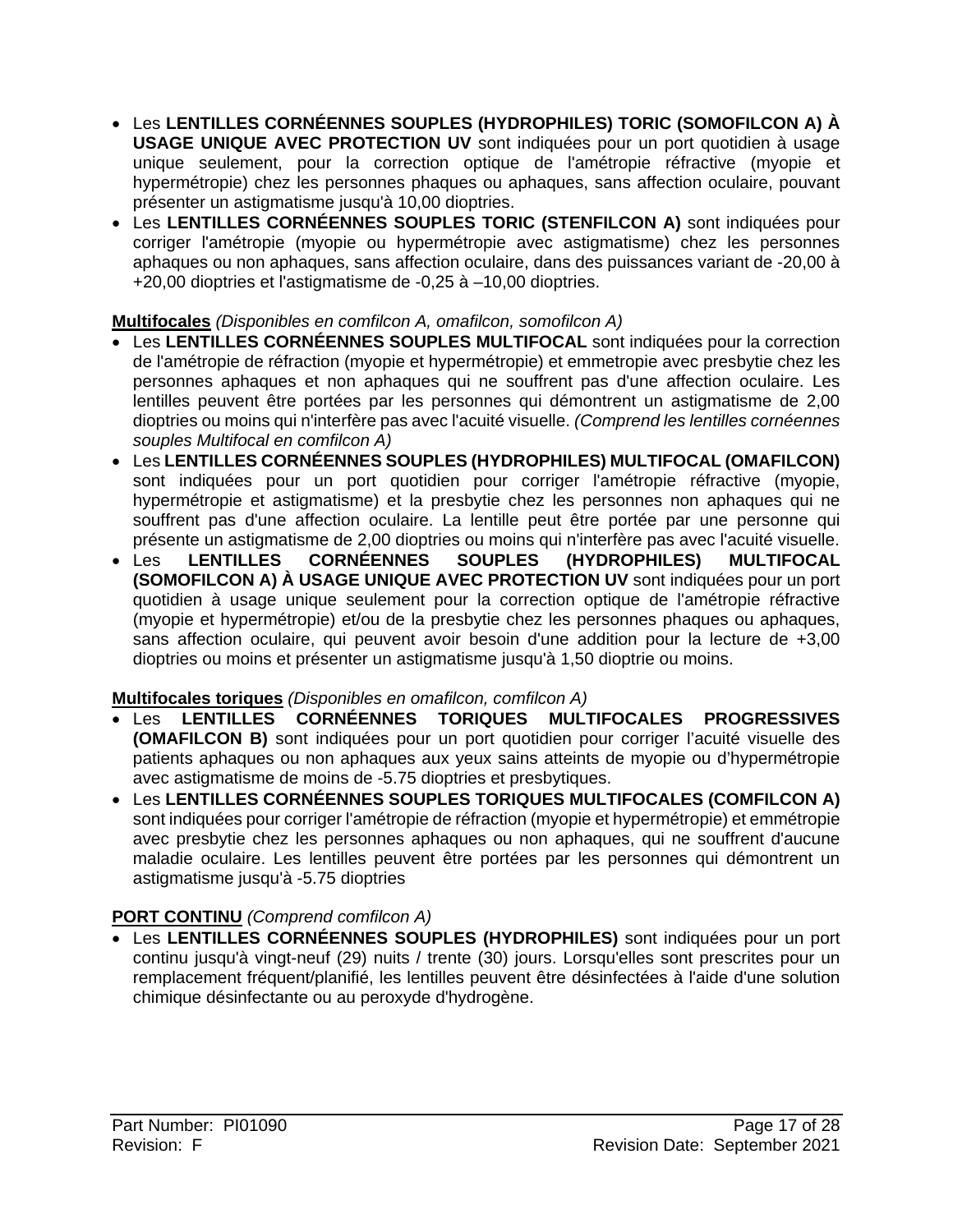**PORT QUOTIDIEN À USAGE UNIQUE** *(Comprend ocufilcon B, omafilcon A, somofilcon A et stenfilcon A)*

- Les **LENTILLES CORNÉENNES SOUPLES (HYDROPHILES) (OCUFILCON B)** sont indiquées pour un port quotidien à usage unique. Si elles sont prescrites pour un port quotidien à usage unique, les patients sont informés de jeter leurs lentilles lorsqu'ils les enlèvent.
- Les **LENTILLES CORNÉENNES SOUPLES (OMAFILCON A) POUR CONTRÔLER LA MYOPIE** sont indiquées pour un port quotidien à usage unique. Lorsqu'elles sont prescrites pour un port quotidien à usage unique, les lentilles doivent être jetées après avoir été enlevées.
- Les **LENTILLES CORNÉENNES SOUPLES (HYDROPHILES) (SOMOFILCON A) À USAGE UNIQUE AVEC PROTECTION UV** aident à protéger contre la transmission des rayons UV nocifs jusqu'à la cornée et dans l'œil.
- Les **LENTILLES CORNÉENNES SOUPLES (HYDROPHILES) (STENFILCON A)** sont conçues pour un port quotidien à usage unique.

### **PORT QUOTIDIEN À USAGE UNIQUE OU À REMPLACEMENT PLANIFIÉ**

*(Comprend: fanfilcon A, ocufilcon D et omafilcon)*

• Les **LENTILLES CORNÉENNES SOUPLES (HYDROPHILES)** sont indiquées pour un port quotidien à usage unique ou pour un remplacement planifié. Si elles sont prescrites pour un port quotidien à usage unique, les patients sont informés de jeter les lentilles lorsqu'ils les enlèvent. Si elles sont prescrites pour un remplacement planifié, les lentilles doivent être désinfectées à l'aide d'une solution chimique désinfectante ou au peroxyde d'hydrogène.

# **PORT À REMPLACEMENT PLANIFIÉ** *(Comprend méthafilcon B)*

• Les **LENTILLES CORNÉENNES SOUPLES (HYDROPHILES)** sont indiquées pour un remplacement planifié. Si elles sont prescrites pour un remplacement planifié, les lentilles doivent être désinfectées à l'aide d'une solution chimique désinfectante ou au peroxyde d'hydrogène.

### **CONTRE-INDICATIONS (RAISONS POUR NE PAS LES PORTER)**

### **Ne portez pas les lentilles en présence de l'une ou l'autre des affections suivantes:**

- Une inflammation ou une infection aiguë ou subaiguë de la chambre antérieure de l'œil.
- Toute maladie, lésion ou anomalie de l'œil touchant la cornée, la conjonctive ou les paupières.
- Une insuffisance marquée de sécrétions lacrymales (yeux secs).
- Une hypoesthésie de la cornée (diminution de la sensibilité de la cornée), dans le cas des personnes non aphaques.
- Toute affection systémique susceptible d'affecter les yeux ou que le port de lentilles cornéennes risque d'aggraver.
- Une réaction allergique des surfaces ou annexes oculaires provoquée ou exacerbée par le port de lentilles cornéennes ou l'utilisation de solutions pour lentilles cornéennes.
- Une allergie à l'un des ingrédients, tels que le mercure ou le thimérosal, d'une solution, qui doit servir à l'entretien des lentilles.
- Toute infection (bactérienne, fongique ou virale) active de la cornée.
- En présence d'une irritation ou d'une rougeur des yeux.
- Le patient est incapable de suivre un programme d'entretien des lentilles ou d'obtenir de l'aide pour le faire.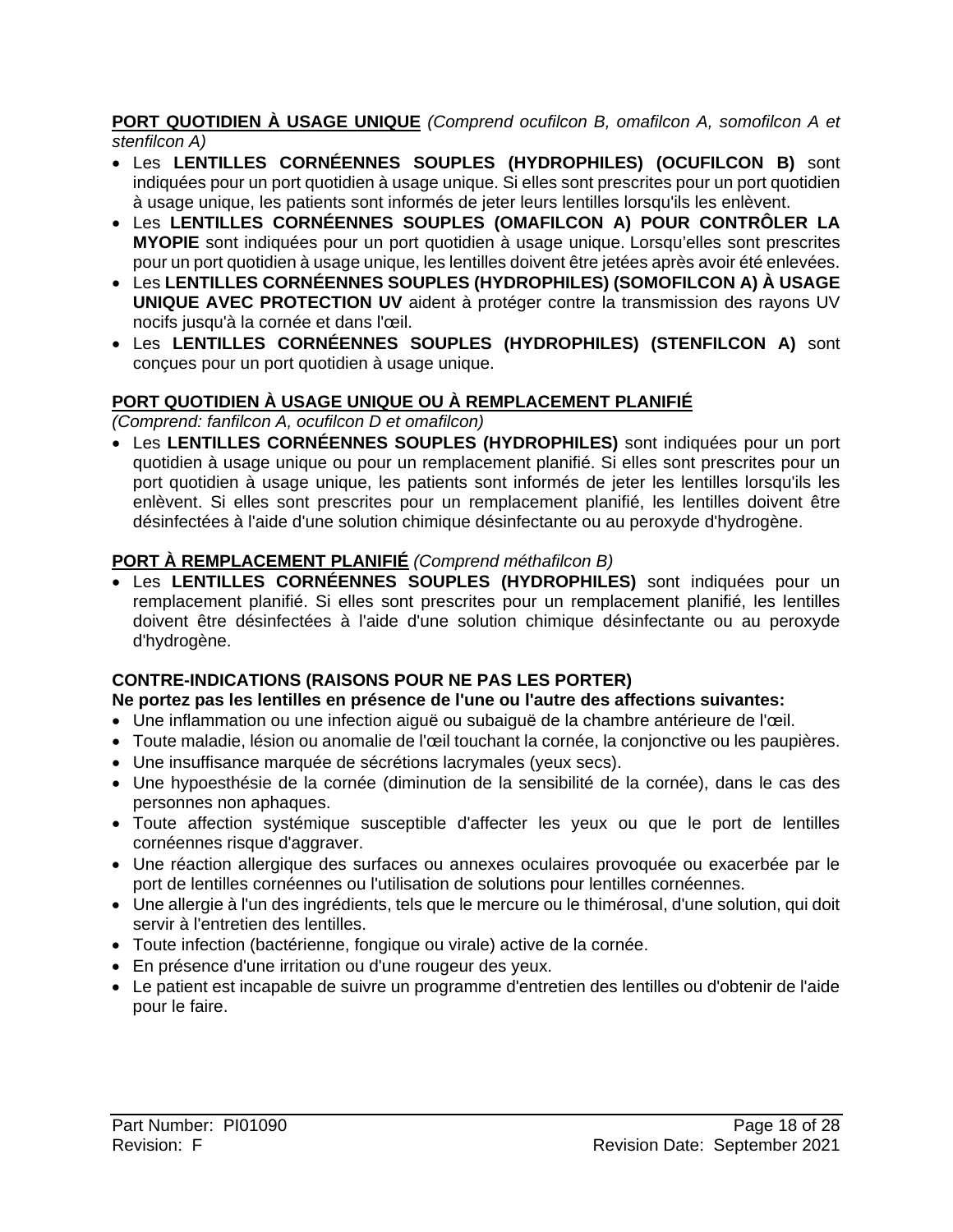#### **MISES EN GARDE**

#### **Les patients devraient être avisés des mises en garde suivantes relativement au port des lentilles cornéennes:**

- LES PROBLÈMES LIÉS AUX LENTILLES CORNÉENNES ET AUX PRODUITS D'ENTRETIEN DES LENTILLES PEUVENT ENTRAÎNER DE GRAVES LÉSIONS OCULAIRES. Les patients devraient apprendre comment utiliser et entretenir de manière appropriée les lentilles cornéennes et les produits pour l'entretien des lentilles, y compris les étuis de rangement des lentilles, et ils devraient savoir qu'il est crucial de faire un usage sécuritaire de ces produits. Il est essentiel que les patients suivent les instructions de leur spécialiste de la vue et toutes instructions sur les étiquettes pour une utilisation appropriée des lentilles et des produits d'entretien des lentilles. Les patients doivent remplir leur étui de rangement de lentilles de solution fraîche chaque fois qu'ils rangent leurs lentilles, et ne jamais réutiliser la solution. De plus, ils doivent nettoyer et rincer leur étui de rangement de lentilles entre chaque utilisation tel que recommandé par leur spécialiste de la vue. Les problèmes oculaires, incluant les ulcères de la cornée, peuvent apparaître rapidement et entraîner la perte de la vue.
- $\bullet$  Une étude<sup>1</sup> indique ce qui suit:
	- a. L'incidence globale annuelle de la kératite ulcéreuse est d'environ 4,1 cas par tranche de 10 000 utilisateurs de lentilles cornéennes à port quotidien et d'environ 20,9 cas par tranche de 10 000 utilisateurs de lentilles cornéennes à port prolongé.
	- b. Le risque de kératite ulcéreuse est de 4 à 5 fois plus élevé chez les utilisateurs de lentilles cornéennes à port prolongé que chez les utilisateurs de lentilles à port quotidien. Si on exclut de la comparaison les utilisateurs de lentilles à port quotidien qui gardent leurs lentilles pendant la nuit et les utilisateurs de lentilles à port prolongé qui portent leurs lentilles sur une base quotidienne, le risque est alors de 10 à 15 fois plus grand dans le cas du port prolongé que du port quotidien.
	- c. Lorsque les utilisateurs de lentilles à port quotidien gardent leurs lentilles pendant la nuit (ce qui est contraire aux indications approuvées), le risque de kératite ulcéreuse est 9 fois plus élevé que chez ceux qui les enlèvent pour la nuit.
	- d. Il est possible d'atténuer le risque global de kératite ulcéreuse en respectant les directives concernant l'entretien des lentilles, y compris celles de nettoyage de l'étui de rangement des lentilles.
	- e. Le risque de kératite ulcéreuse est de 3 à 8 fois plus marqué chez les fumeurs porteurs de lentilles cornéennes que chez les non-fumeurs.
	- f. En cas d'inconfort oculaire, de larmoiement excessif, de modification de la vue, de rougeur des yeux ou d'autres problèmes, le patient doit immédiatement retirer les lentilles et consulter sans tarder son spécialiste de la vue. Il est recommandé que les porteurs de lentilles cornéennes consultent régulièrement leur spécialiste de la vue.

### *1 New England Journal of Medicine, 21 septembre 1989; 321(12), pp. 773-783*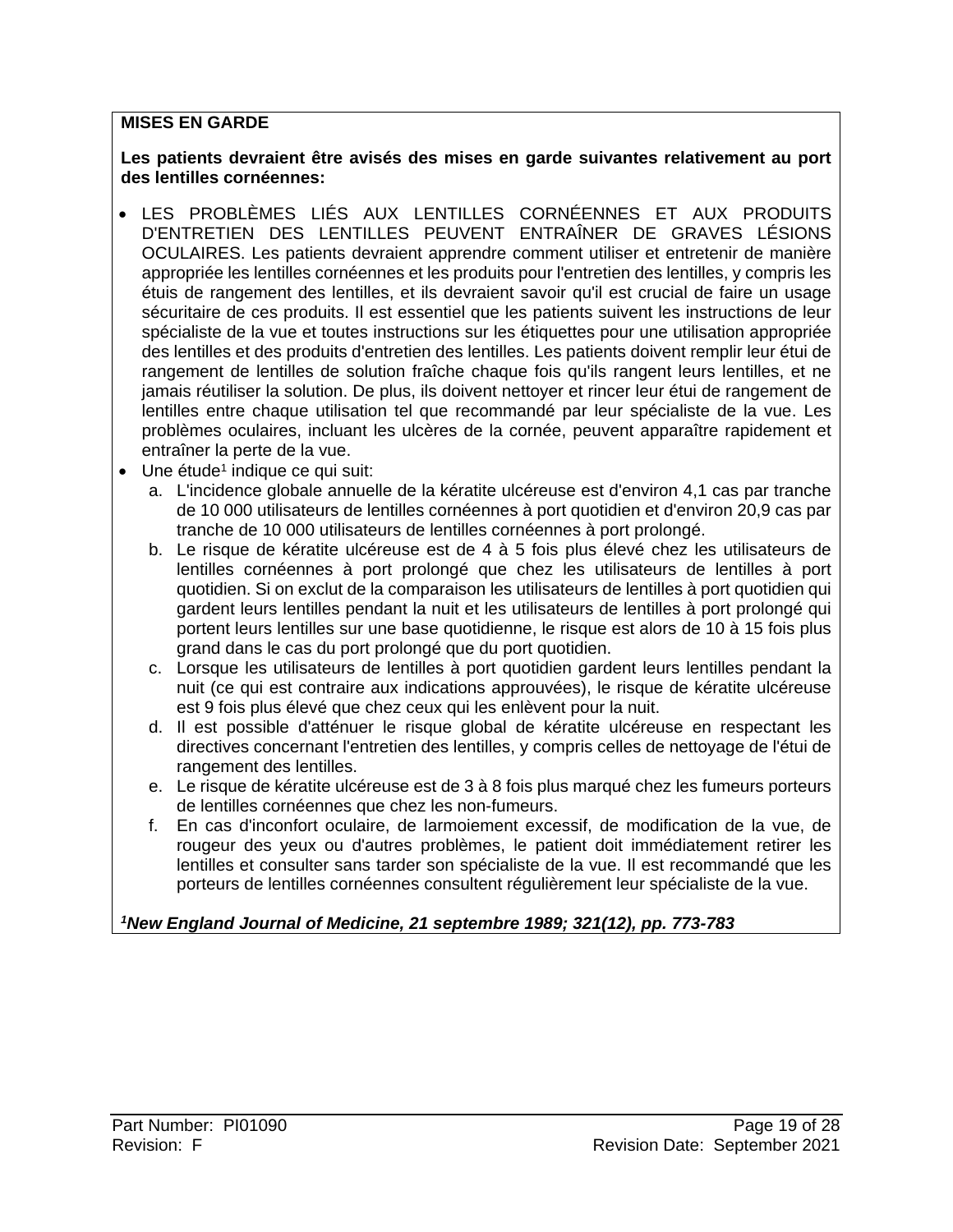## **PRÉCAUTIONS**

#### **Précautions particulières pour les spécialistes de la vue**

- Étant donné le faible nombre de patients inscrits à une recherche clinique sur les lentilles, toutes les puissances de réfraction, les configurations de conception ou les paramètres de la lentille disponibles dans le matériau de la lentille, ne sont pas évalués en nombres significatifs. Par conséquent, lors de la sélection d'un modèle approprié de lentille et des paramètres, le spécialiste de la vue doit tenir compte de toutes les caractéristiques de la lentille qui peuvent affecter la performance de la lentille et la santé oculaire, dont la perméabilité à l'oxygène, la mouillabilité, l'épaisseur au centre et en périphérie et le diamètre de la zone optique.
- L'impact potentiel de ces facteurs sur la santé oculaire du patient et son besoin de correction réfractive doivent être attentivement mis en balance; pour cette raison, le spécialiste de la vue qui a prescrit les lentilles doit surveiller attentivement la santé oculaire du patient et la performance de la lentille sur l'œil.
- Les patients qui portent des lentilles cornéennes pour la correction de la presbytie peuvent ne pas bénéficier d'une correction optimale de leur acuité visuelle en vision de loin ou de près. Étant donné que les besoins visuels varient d'une personne à l'autre, il faut en tenir compte lors de la sélection du type de lentille le plus approprié pour chaque patient.
- Il ne faut pas ajuster de lentilles cornéennes aux patients aphaques tant qu'il n'a pas été déterminé que l'oeil est complètement guéri.
- La fluorescéine, un colorant jaune, ne devrait pas être utilisée pendant que les lentilles sont sur les yeux. Les lentilles absorbent le colorant et se décolorent. Si la fluorescéine est utilisée dans les yeux, il faut les nettoyer à l'aide d'une solution saline stérile qui est recommandée pour une utilisation dans les yeux.
- Avant de quitter le bureau du spécialiste de la vue, le patient devrait être en mesure d'enlever rapidement ses lentilles ou une autre personne devrait avoir reçu les instructions nécessaires pour pouvoir les retirer. Le spécialiste de la vue devrait informer le patient d'enlever immédiatement les lentilles en cas de rougeur ou d'irritation des yeux.

#### **Le spécialiste de la vue devrait apprendre au patient le programme d'entretien et les mesures de sécurité ci-dessous:**

- N'utilisez pas de salive ni aucune autre substance que les solutions recommandées pour lubrifier ou hydrater les lentilles.
- N'utilisez jamais les solutions dont l'usage est uniquement recommandé pour les lentilles cornéennes dures traditionnelles.
- Les différentes solutions ne peuvent pas toujours être utilisées ensemble, et ce ne sont pas toutes les solutions qui peuvent être utilisées de manière sûre avec toutes les lentilles. N'utilisez que les solutions recommandées.
- Les solutions chimiques de désinfection ne doivent pas être utilisées avec la chaleur à moins d'indication spécifique sur l'étiquette que le produit peut être utilisé avec une désinfection chimique et thermique.
- Utilisez toujours une solution d'entretien fraîche et dont la date limite d'utilisation n'est pas expirée.
- Jetez toute solution stérile sans agent de conservation dès que la date limite d'utilisation indiquée sur le flacon est dépassée.
- Respectez toujours les instructions données sur le feuillet d'information fourni avec les solutions pour lentilles cornéennes.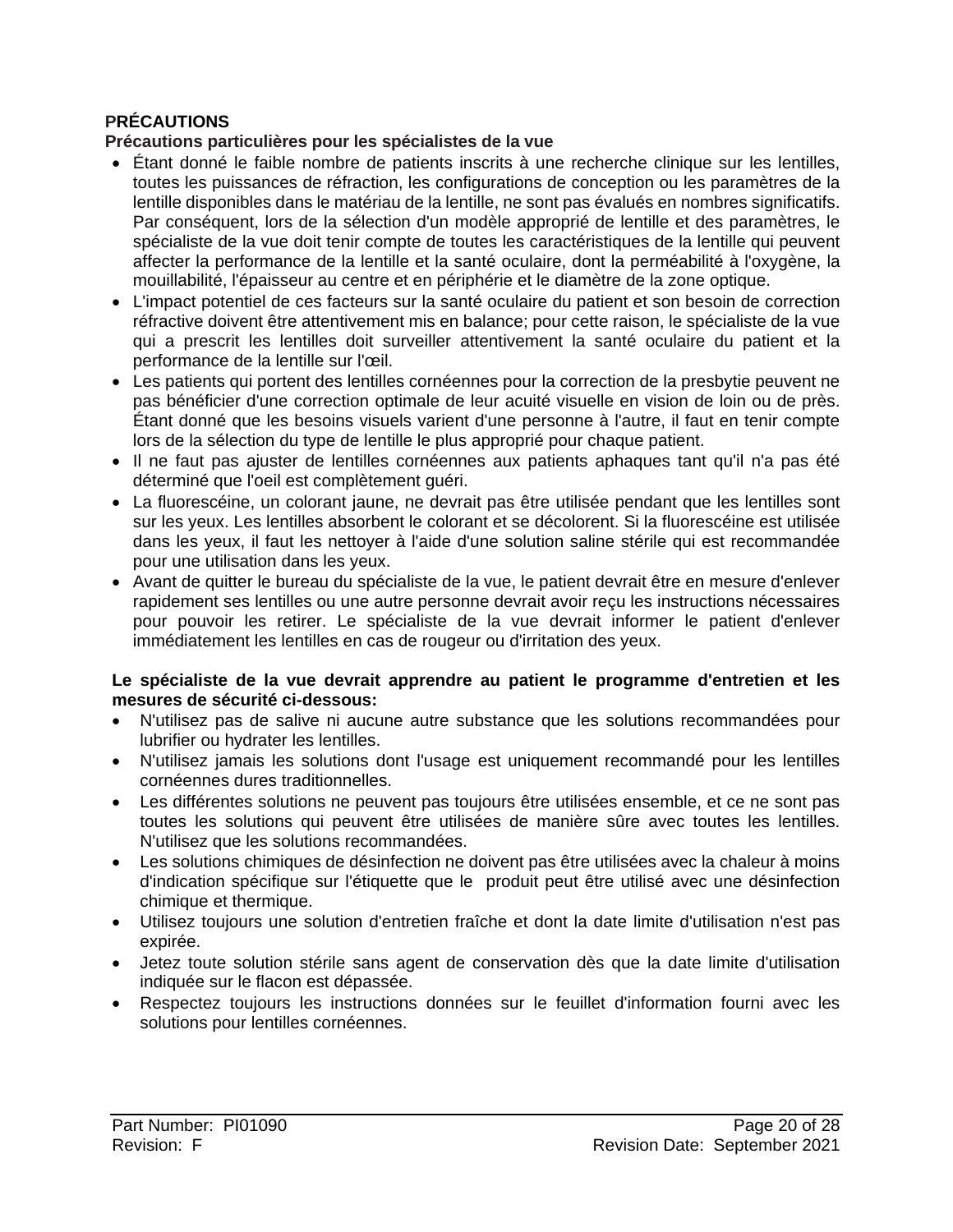- Gardez toujours les lentilles complètement immergées dans la solution de rangement recommandée lorsque vous ne portez pas les lentilles. Les périodes prolongées de séchage endommageront la lentille et réduiront la capacité de la surface de la lentille de redevenir hydratée. Suivez les instructions d'entretien de la lentille relativement à l'entretien d'une lentille desséchée (déshydratée) si la surface de la lentille commence à se dessécher.
- En cas d'adhérence d'une lentille sur l'œil (le verre ne bouge plus), suivez les directives données sous la rubrique Que faire en cas d'adhérence d'une lentille. Une lentille devrait avoir un bon mouvement sur l'œil, ce qui favorise le maintien d'une bonne santé oculaire. Dans l'éventualité qu'une lentille cornéenne reste adhérée sur l'œil, le patient devrait être avisé de consulter **immédiatement** son spécialiste de la vue.
- Vous devez toujours bien vous laver et vous rincer les mains avant de manipuler les lentilles. Les cosmétiques, lotions, savons, crèmes, désodorisants et aérosols ne doivent pas entrer en contact avec les yeux ou les lentilles. Il est préférable de mettre les lentilles avant l'application du maquillage. Les cosmétiques à base d'eau sont moins susceptibles d'abîmer les lentilles que les produits à base d'huile.
- Ne touchez aux lentilles cornéennes que si vos doigts ou vos mains sont exempts de matières étrangères, puisque les lentilles peuvent s'abîmer.
- Veillez à toujours manipuler les lentilles avec soin pour éviter de les échapper.
- N'utilisez jamais de pinces ni aucun autre instrument pour retirer les lentilles de leur contenant, à moins d'une directive spécifique à cet effet. Versez la lentille dans la paume de la main.
- Ne touchez pas à la lentille avec les ongles.
- Ne dépassez jamais la période de port recommandée par le spécialiste de la vue.
- Une fois la période de port recommandée prescrite par le spécialiste de la vue terminée, veillez à toujours jeter les lentilles à usage unique et celles portées selon un calendrier de remplacement fréquent.
- Évitez toutes les vapeurs et émanations nocives ou irritantes lorsque vous portez des lentilles.
- Si vous devez utiliser des produits en aérosol, tel qu'un fixatif à cheveux, pendant que vous portez des lentilles, vous devez user de prudence et garder les yeux fermés jusqu'à ce que le produit vaporisé se soit déposé.
- Demandez à votre spécialiste de la vue au sujet du port de lentilles cornéennes lors de la participation à des activités sportives.
- Informez votre médecin (ou autre spécialiste de la santé) du fait que vous portez des lentilles cornéennes.
- Consultez toujours un spécialiste de la vue avant d'utiliser tout médicament pour les yeux.
- Informez votre employeur du fait que vous portez des lentilles cornéennes. Dans certains emplois, le port de lunettes de protection est obligatoire et celui des lentilles cornéennes est interdit.
- Comme c'est le cas avec tous les types de lentilles cornéennes, des visites de suivi sont nécessaires pour assurer le maintien de la santé des yeux du patient. Le patient doit être informé d'un calendrier de suivi recommandé.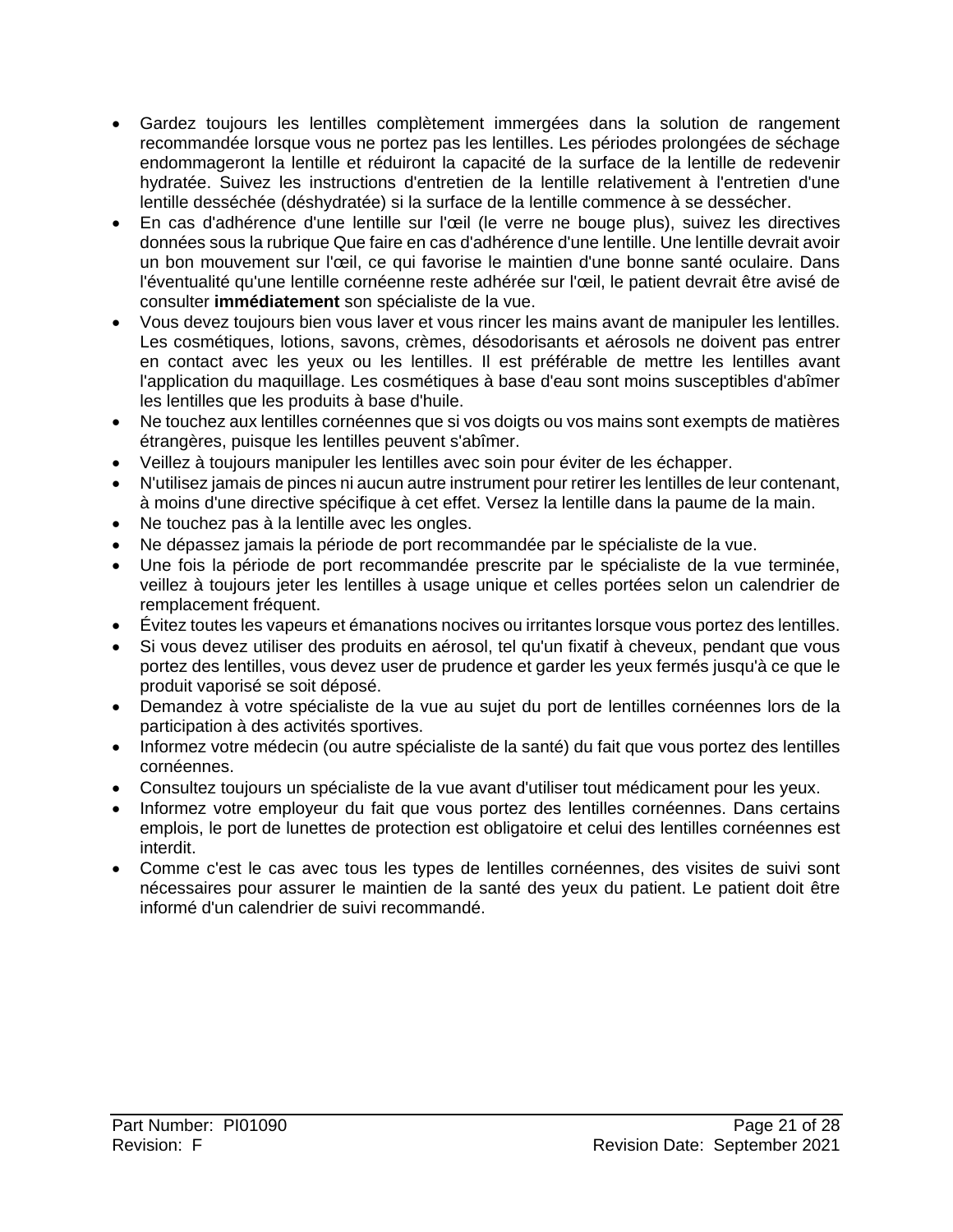# **RÉACTIONS INDÉSIRABLES**

Le patient doit être informé que les problèmes suivants peuvent se manifester:

- Sensations de brûlure, de picotement ou de démangeaison (irritation) ou autre douleur dans les yeux.
- Confort moindre qu'au moment de la pose initiale des lentilles.
- Sensation d'un objet dans l'œil comme un corps étranger ou une surface égratignée.
- Larmoiement excessif (larmes).
- Sécrétions oculaires inhabituelles.
- Rougeur des yeux.
- Vision moins nette (mauvaise acuité visuelle).
- Vision brouillée, arcs-en-ciel ou halos autour des objets.
- Sensibilité à la lumière (photophobie).
- Sécheresse oculaire.

Si le patient constate l'un des problèmes susmentionnés, il devrait:

- **Retirer immédiatement les lentilles.**
- Si l'inconfort ou le malaise cesse, examiner attentivement la lentille. Si la lentille est endommagée de quelque façon que ce soit, ne pas remettre la lentille en place. Placer la lentille dans l'étui et communiquer avec son spécialiste de la vue. S'il y a une poussière, un cil ou un corps étranger sur la lentille, ou si le problème cesse et que la lentille ne semble pas endommagée, le patient devrait bien nettoyer, rincer et désinfecter les deux lentilles; puis les remettre en place. Après la réinsertion, si le problème persiste, le patient devrait **enlever immédiatement les lentilles et consulter un spécialiste de la vue**.

L'apparition de l'un des problèmes ci-dessus peut dénoter un problème sérieux tel qu'une infection, un ulcère de la cornée, une néovascularisation ou une iritis. Le patient doit être informé de **ne pas porter les lentilles et de consulter sans tarder** un spécialiste de la vue qui déterminera la nature du problème et le traitement approprié, afin d'éviter toute lésion oculaire grave.

#### **AJUSTEMENT**

Les méthodes traditionnelles d'ajustement des lentilles cornéennes s'appliquent à toutes les **LENTILLES CORNÉENNES SOUPLES**. Pour une description détaillée des techniques d'ajustement, reportez-vous au Guide d'information et d'ajustement professionnel des **LENTILLES CORNÉENNES SOUPLES**, dont vous pouvez obtenir un exemplaire à l'adresse suivante:

> CooperVision Canada Corp. 45 Vogell Road Richmond Hill, ON L4B 4W6 Canada 1 855 526-6737 www.coopervision.ca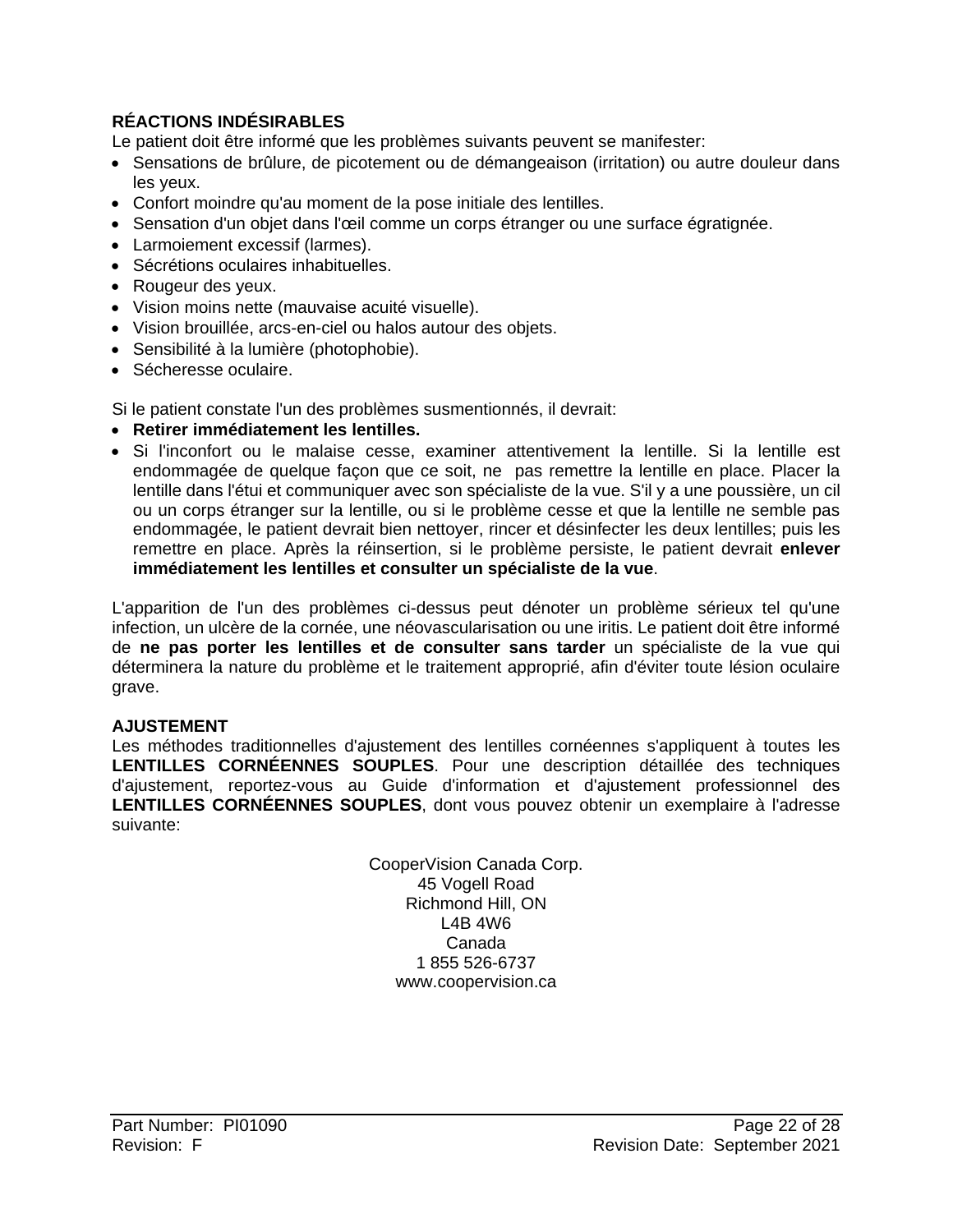#### **CALENDRIER DE PORT**

**Les calendriers de port et les fréquences de remplacement devraient être déterminés par le spécialiste de la vue.** Les patients ont tendance à trop porter leurs lentilles au début. Le spécialiste de la vue devrait souligner l'importance de suivre le calendrier de port maximal initial. Des examens réguliers, tels que déterminés par le spécialiste de la vue sont aussi extrêmement importants.

#### **Port continu**

CooperVision recommande de jeter toutes les **LENTILLES CORNÉENNES SOUPLES** et de les remplacer par de nouvelles dans le cas d'un port continu. Le spécialiste de la vue devrait déterminer une fréquence de remplacement appropriée des lentilles en fonction de la réponse du patient.

#### **Port quotidien, remplacement fréquent, remplacement planifié ou usage unique:**

CooperVision recommande de jeter toutes les lentilles et de les remplacer par de nouvelles selon leur fréquence de remplacement. Le spécialiste de la vue devrait déterminer une fréquence de remplacement appropriée des lentilles en fonction de la réponse du patient. Ne portez pas les lentilles durant les heures de sommeil.

#### **PORT QUOTIDIEN**:

(moins de 24 heures, réveillé). Le temps de port maximal suggéré est:



Le spécialiste de la vue devrait déterminer le calendrier de port et la fréquence de remplacement en fonction des antécédents du patient et de son examen oculaire, ainsi que de l'expérience du spécialiste et de son jugement clinique.

**PORT CONTINU: LENTILLES CORNÉENNES SOUPLES EN SILICONE HYDROGEL (comfilcon A) Les lentilles cornéennes souples (hydrophiles) avec remplacement planifié**  peuvent être prescrites pour un port quotidien, prolongé ou continu jusqu'à 29 nuits et 30 jours de port jour et nuit. CooperVision ne recommande pas de porter les lentilles pendant plus de 30 jours consécutifs. Ce ne sont pas tous les patients qui peuvent atteindre le temps de port maximal. Il est recommandé d'évaluer d'abord le porteur de lentilles selon un calendrier de port quotidien ou prolongé. Si tout se passe bien, le patient peut commencer graduellement à les porter de façon continue, tel que déterminé par le spécialiste de la vue qui les a prescrites.

Une fois retirée, il est recommandé que la lentille demeure à l'extérieur de l'œil pour une période de repos durant la nuit ou plus longtemps et qu'elle soit jetée selon le calendrier de port prescrit. Le spécialiste de la vue devrait déterminer le temps de port approprié et fournir des instructions au patient concernant l'entretien, l'insertion et le retrait de la lentille.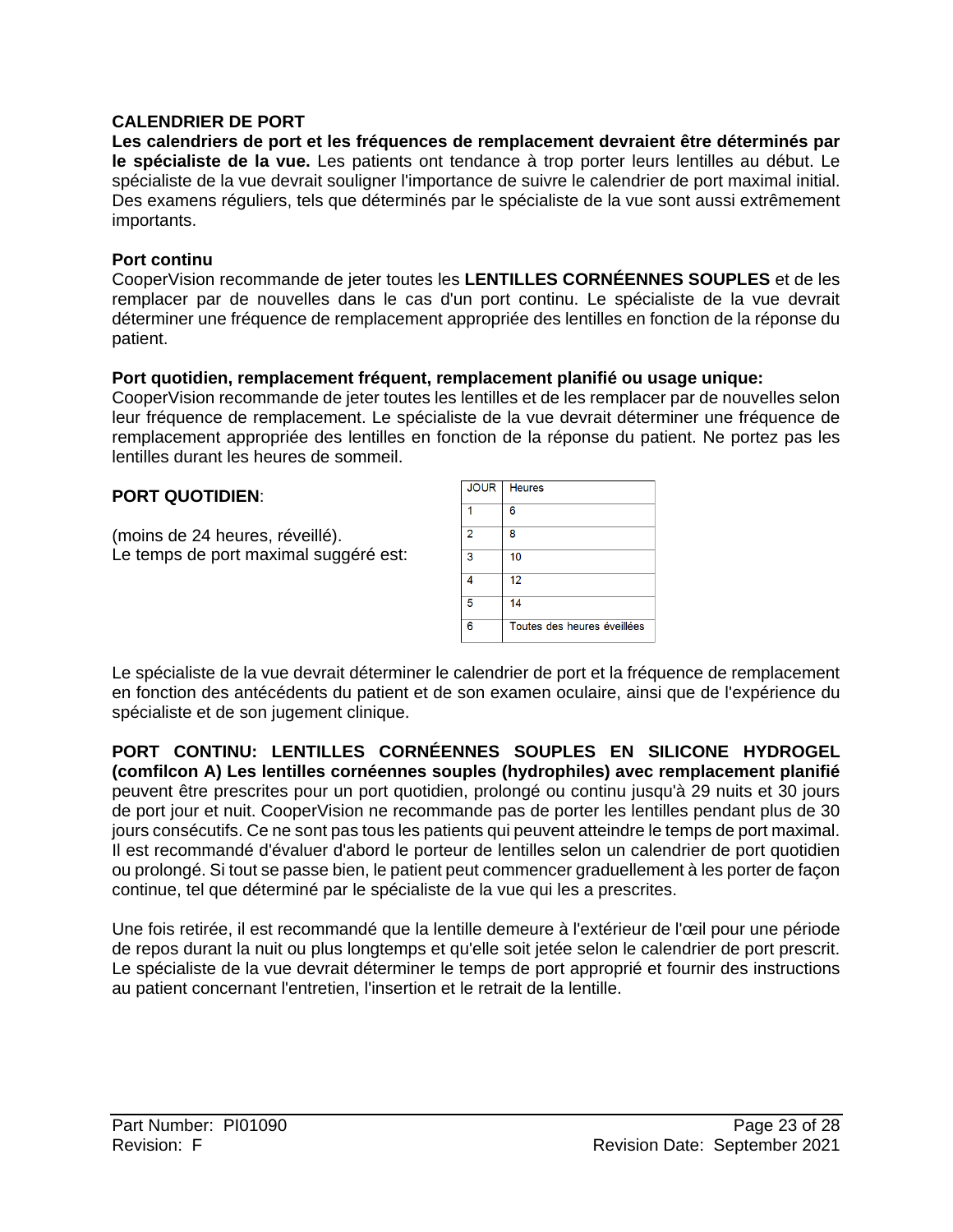### **ENTRETIEN DES LENTILLES (Tous les types de lentilles)**

Le spécialiste de la vue devrait passer en revue avec le patient les instructions d'entretien des lentilles cornéennes, incluant les renseignements de base sur l'entretien des lentilles et les instructions spécifiques au programme d'entretien des lentilles recommandé au patient.

- Lavez, rincez et séchez bien vos mains avant de manipuler les lentilles cornéennes.
- N'utilisez jamais de salive ni aucune autre substance que les solutions recommandées pour lubrifier ou hydrater les lentilles. Ne mettez pas les lentilles dans votre bouche.
- Le patient doit toujours avoir une paire de lentilles de rechange en tout temps.

#### **Entretien général des lentilles (pour les lentilles à usage unique)**

- Le spécialiste de la vue devrait informer le patient qu'il n'est pas nécessaire de nettoyer ou de désinfecter les lentilles à usage unique.
- Le patient devrait toujours avoir une paire de lentilles de rechange en tout temps.

#### **Entretien général des lentilles (lentilles à remplacement planifié ou fréquent)**  Instructions de base:

- Utilisez toujours des solutions d'entretien **fraîches, dont la date limite d'utilisation n'est pas expirée**.
- Utilisez le système recommandé d'entretien chimique des lentilles cornéennes (pas de système d'entretien à chaud) en suivant à la lettre le mode d'emploi décrit sur le flacon. Les différentes solutions ne peuvent pas toujours être utilisées ensemble et ce ne sont pas toutes les solutions qui peuvent être utilisées avec toutes les lentilles. N'alternez pas et ne mélangez pas les systèmes d'entretien, **à moins que ce soit indiqué sur le flacon**.
- Vous devez nettoyer, rincer et désinfecter les lentilles cornéennes chaque fois que vous les enlevez. **Le nettoyage et le rinçage** sont nécessaires pour éliminer les mucosités et le film de la surface des lentilles. Vous devez les **désinfecter** pour détruire les microbes nocifs.
- Vous devez toujours enlever, nettoyer, rincer (tel que recommandé par le spécialiste de la vue) et désinfecter les lentilles selon le calendrier prescrit par le spécialiste de la vue. L'utilisation d'une solution d'entretien à base d'enzymes n'est pas recommandée.
- Le système d'entretien et de désinfection des lentilles à base de peroxyde d'hydrogène One Step et la solution polyvalente Lite sont recommandés (comfilcon A, fanfilcon A, méthafilcon B, ocufilcon D, omafilcon).
- Le spécialiste de la vue devrait recommander un programme d'entretien qui est approprié aux lentilles cornéennes. Chaque produit d'entretien des lentilles comporte des instructions spécifiques d'utilisation et des renseignements importants sur la sécurité, que le patient doit lire et suivre attentivement.
- **Remarque**: Certaines solutions peuvent servir à plus d'un usage, comme l'indique l'étiquette. Lisez l'étiquette sur le flacon de la solution, et suivez les instructions.
- Commencez par **nettoyer** une lentille cornéenne à la fois (toujours la même lentille en premier pour éviter de les confondre), rincez la lentille à fond avec la solution saline ou de désinfection recommandée pour en éliminer toute trace de solution de nettoyage, ainsi que les mucosités et le film de la surface de la lentille, et déposez cette lentille dans le bon compartiment de l'étui de rangement. Répétez la même procédure pour l'autre lentille.
- **Après le nettoyage** et le rinçage, **désinfectez** les lentilles au moyen du système recommandé par le fabricant et/ou le spécialiste de la vue.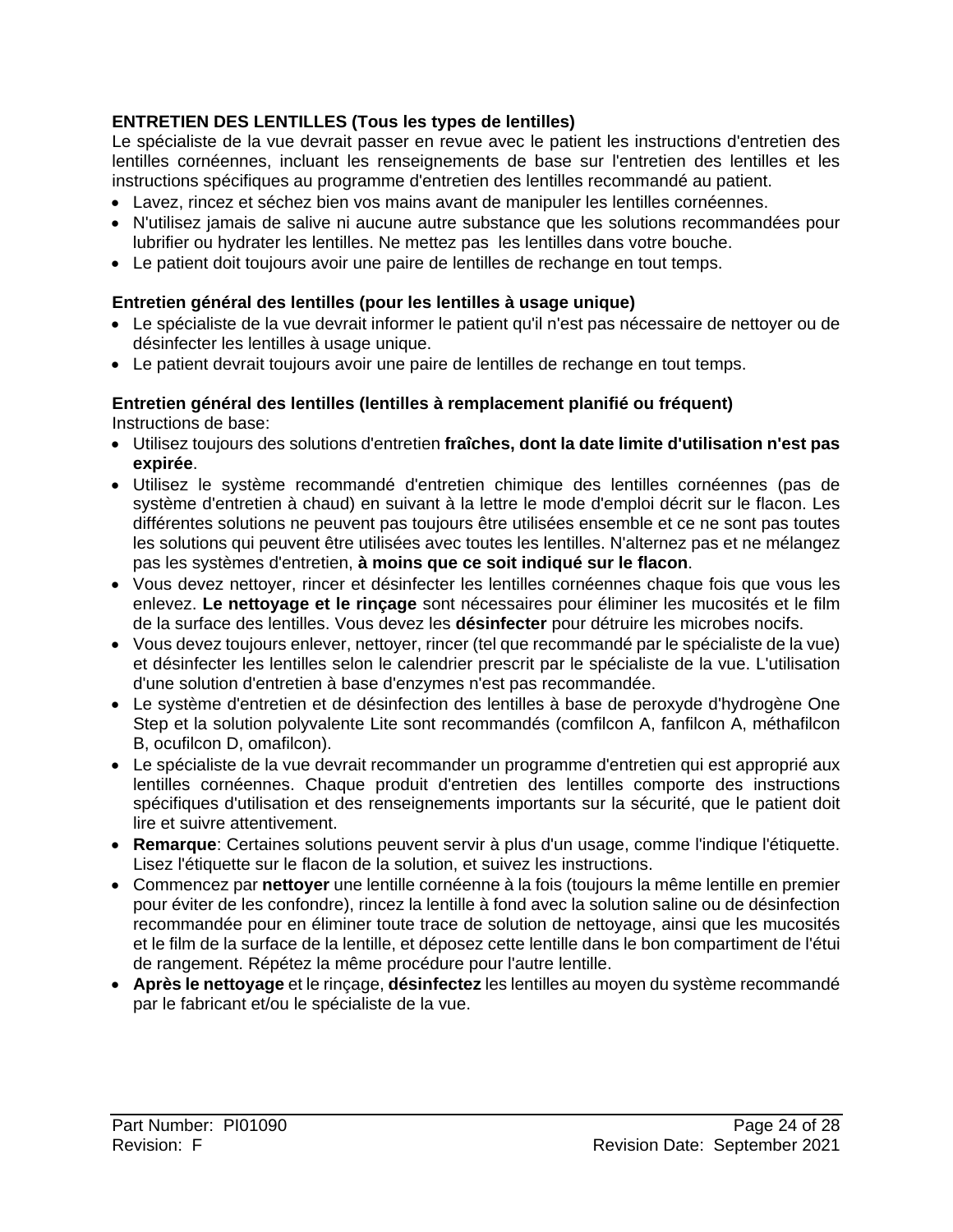- Pour ranger les lentilles, désinfectez-les et déposez-les dans l'étui de rangement fermé ou non ouvert jusqu'à ce que vous soyez prêt à les porter. Si le patient n'envisage pas de porter les lentilles immédiatement après les avoir désinfectées, il doit consulter le feuillet d'information ou son spécialiste de la vue afin d'obtenir plus de renseignements concernant le rangement des lentilles cornéennes.
- Après avoir retiré les lentilles de l'étui de rangement, vous devez vider l'étui et le rincer avec la solution recommandée par le fabricant de l'étui; laissez l'étui sécher à l'air. Lorsque vous réutilisez l'étui, remplissez-le de solution. Remplacez l'étui de rangement à intervalles réguliers tel que recommandé par le fabricant de l'étui de lentilles ou le spécialiste de la vue.
- Le spécialiste de la vue peut recommander une solution lubrifiante/hydratante, qui peut servir à hydrater (lubrifier) les lentilles lorsque vous les portez, afin de les rendre plus confortables.

### **DÉSINFECTION CHIMIQUE DES LENTILLES (y compris le peroxyde d'hydrogène):**

- **Nettoyez** les lentilles cornéennes avec une soluton dentretien recommandée et rincez-les à fond avec une solution de rinçage recommandée.
- **Après le nettoyage** et le rinçage, pour **désinfecter**, suivez attentivement les instructions qui accompagnent la solution de désinfection dans le programme d'entretien recommandé par le fabricant des lentilles ou le spécialiste de la vue.
- Si vous utilisez un système de désinfection au peroxyde d'hydrogène, vous devez **neutraliser** les lentilles avant de les porter à nouveau. Suivez les recommandations indiquées sur le flacon de solution de peroxyde d'hydrogène.
- Rincez bien les lentilles avec une solution de rinçage fraîche recommandée avant de les insérer et de les porter, ou suivez les instructions sur le flacon de solution de désinfection.
- **Ne chauffez pas la solution de désinfection ni les lentilles.**
- Conservez les lentilles dans l'étui de rangement gardé fermé jusqu'au moment de les porter.
- **ATTENTION:** Les lentilles qui sont désinfectées selon la méthode chimique peuvent absorber les ingrédients de la solution de désinfection, lesquels sont susceptibles d'irriter les yeux. Un rinçage à fond des lentilles au moyen d'une solution saline stérile et fraîche avant leur insertion devrait réduire le risque d'irritation.

### **NETTOYAGE ET ENTRETIEN DE L'ÉTUI DE RANGEMENT**

L'étui de rangement des lentilles cornéennes représente un milieu propice à la prolifération des bactéries. Vous devez vider l'étui, le nettoyer et le rincer à l'aide des solutions recommandées par le fabricant de l'étui, puis le laisser sécher à l'air. Remplacez l'étui de rangement à intervalles réguliers, comme le recommande le fabricant de l'étui ou le spécialiste de la vue.

### **QUE FAIRE EN CAS DE DESSÈCHEMENT (DÉSHYDRATATION) D'UNE LENTILLE**

Si une LENTILLE CORNÉENNE SOUPLE est exposée à l'air hors de l'œil, elle peut s'assécher et devenir friable. Dans pareil cas, vous devez jeter la lentille et la remplacer par une nouvelle.

### **QUE FAIRE EN CAS D'ADHÉRENCE D'UNE LENTILLE (LA LENTILLE NE BOUGE PAS)**

Si la lentille adhère sur l'œil (cesse de bouger ou ne peut être retirée), le patient doit être avisé d'appliquer 2 ou 3 gouttes de la solution lubrifiante ou hydratante recommandée directement dans l'œil et attendre que la lentille commence à bouger librement sur l'œil avant de l'enlever. Si après 5 minutes la lentille ne bouge toujours pas, le patient devrait consulter immédiatement son spécialiste de la vue.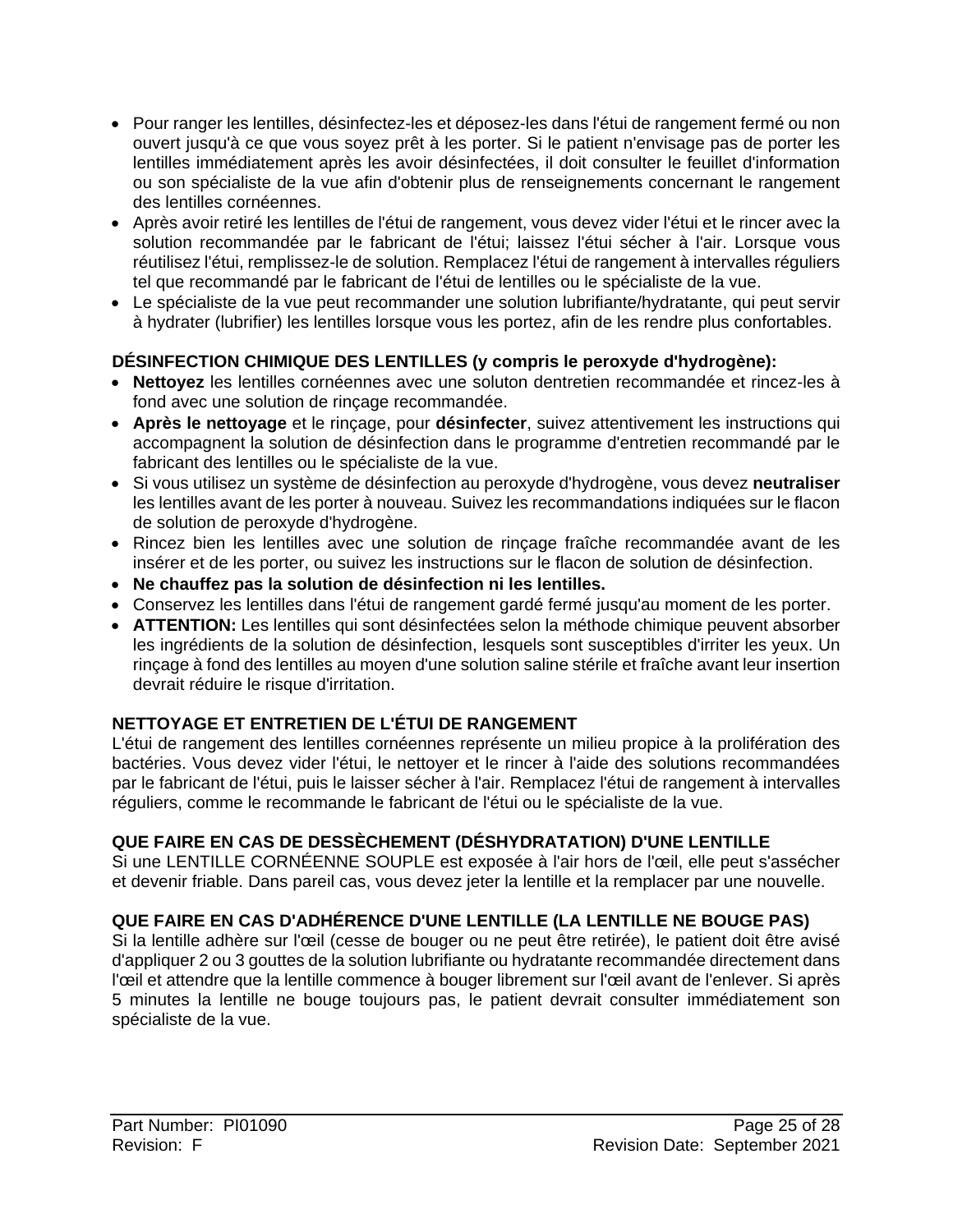#### **URGENCES**

Le patient devrait être informé qu'en cas d'éclaboussures dans les yeux de produits chimiques de toutes sortes (produits ménagers, solutions de jardinage, substances chimiques de laboratoire, etc.) il doit: RINCER IMMÉDIATEMENT LES YEUX À GRANDE EAU DU ROBINET ET COMMUNIQUER IMMÉDIATEMENT AVEC SON SPÉCIALISTE DE LA VUE OU SE RENDRE À L'URGENCE D'UN HÔPITAL SANS DÉLAI.

#### **APPROVISIONNEMENT**

Chaque lentille est fournie stérile dans une plaquette ou une fiole contenant une solution saline tamponnée. L'étiquette de l'emballage-coque ou une fiole indique la courbure de base, le diamètre, la puissance dioptrique, le numéro du lot de fabrication et la date de péremption de la lentille.

#### *N'UTILISEZ PAS LA LENTILLE SI L'EMBALLAGE-COQUE EST BRISÉ OU SI LE SCEAU A ÉTÉ ENDOMMAGÉ*

#### **SIGNALEMENT DE RÉACTIONS INDÉSIRABLES**

Toutes les expériences néfastes et les effets indésirables reliés aux lentilles cornéennes, observés chez des patients portant des LENTILLES CORNÉENNES SOUPLES, devraient être signalés à:



CooperVision Canada Corp. 45 Vogell Road Richmond Hill, ON L4B 4W6 Canada 1-855-526-6737 [www.coopervision.ca](http://www.coopervision.ca/)

Pour toute question concernant l'endroit de fabrication, veuillez communiquer avec le Service à la clientèle au 1 888-475-8555.

> **Fabricant** CooperVision South Point, Hamble Southampton SO31 4RF Royaume-Uni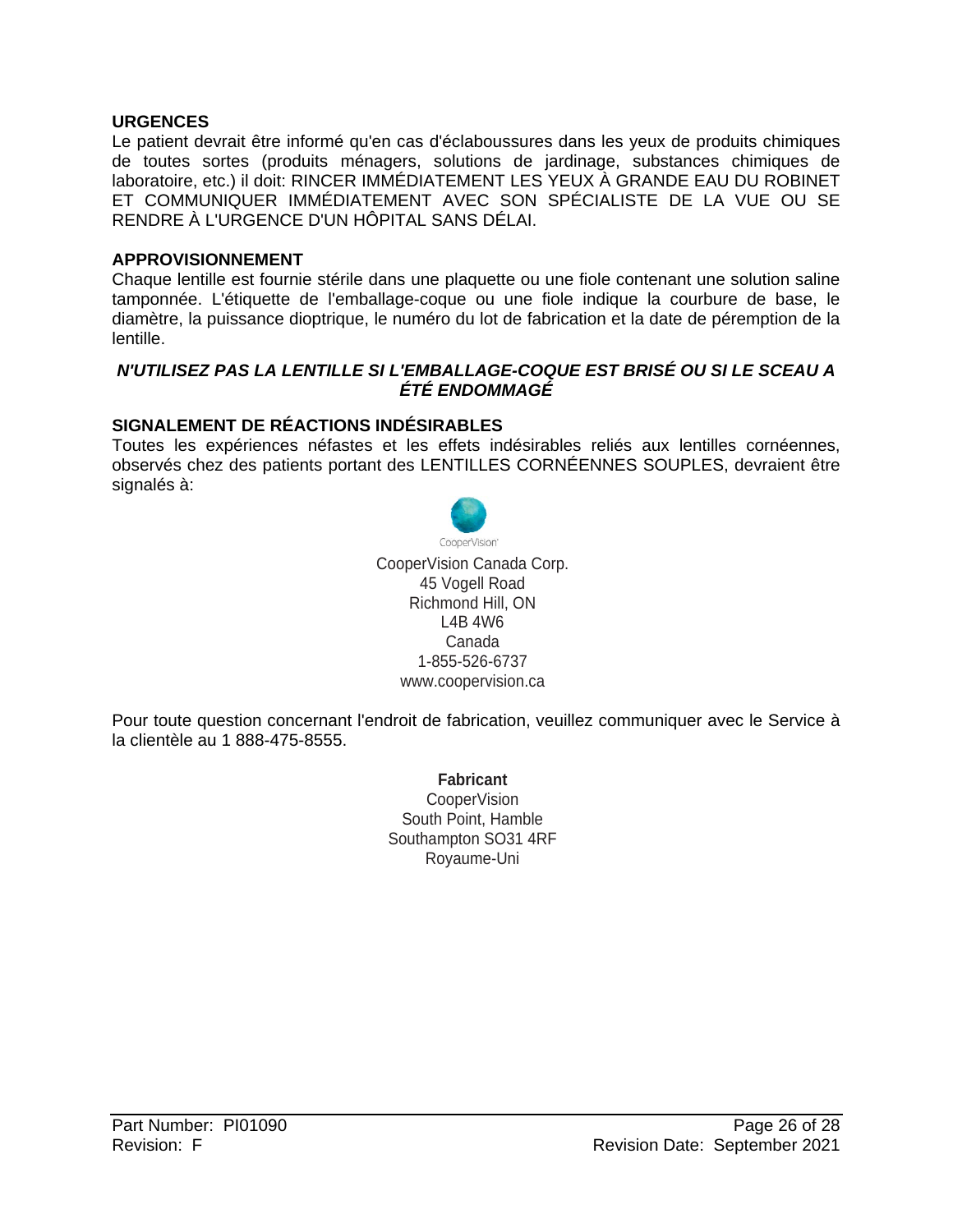### **LIEUX DE FABRICATION DU PRODUIT**

### **PRODUITS FABRIQUÉS AUX ÉTATS-UNIS**

#### *Lieu de fabrication: Juana Diaz, PR 00795, États-Unis*

- **COMFILCON A:** BIOFINITY, COMFILCON A SPHERE, BIOFINITY XR, COMFILCON A XR, MEDIFLEX AQUAFINITY XR, MEDIFLEX AQUAFINITY 160, HARMONY, EASY CLEAR BEYOND, COMFILCON A, PEARLE VISION MONTHLY, MEDIFLEX AQUAFINITY, BIOFINITY TORIC, BIOFINITY XR TORIC, COMFILCON A TORIC, COMFILCON A XR TORIC, HARMONY TORIC, HARMONY XR TORIC, EASY CLEAR BEYOND TORIC, MEDIFLEX AQUAFINITY XR TORIC, MEDIFLEX AQUAFINITY 116 TORIC, PEARLE VISION MONTHLY FOR ASTIGMATISM, LENSCRAFTERS MONTHLY, LENSCRAFTERS MONTHLY FOR ASTIGMATISM
- **OCUFILCON B:** BIOMEDICS 1 DAY, 52% 1 DAY SPHERE, 1 DAY
- **OMAFILCON A:** PROCLEAR 1 DAY MULTIFOCAL, PROCLEAR 1 DAY, MEDIFLEX HYDRA 1 DAY, 60% 1 DAY SPHERE, EASY CLEAR EVERYDAY, SYMPHONY 1 DAY, 60% 1 DAY PC MULTIFOCAL, 1 DAY MULTIFOCAL, 1 DAY, 60% 1 DAY PC SPHERE, OMAFILCON A, SPECSAVERS EASYVISION VUSION
- **STENFILCON A:** MYDAY, MYDAY TORIC, 1 DAY SILICONE HYDROGEL, 1 DAY SILICONE HYDROGEL TORIC, 54% 1 DAY SILICONE HYDROGEL, 54% 1 DAY SILICONE HYDROGEL TORIC, LENSCRAFTERS' 1-DAY PREMIUM, MEDIFLEX SUPREME 1 DAY ASPHERE, MEDIFLEX SUPREME 1 DAY TORIC, KIRKLAND SIGNATURE PREMIUM DAILY DISPOSABLE, LENSCRAFTERS 1-DAY PREMIUM FOR ASTIGMATISM, SPECSAVERS EASYVISION LINARIAL, SPECSAVERS EASYVISION LINARIAL TORIC

### *Lieu de fabrication: Scottsville, NY 14546, États-Unis*

- **METHAFILCON B:** HYDRASOFT, HYDRASOFT TORIC
- **OMAFILCON B**: PROCLEAR TORIC, PROCLEAR MULTIFOCAL TORIC, PROCLEAR MULTIFOCAL XR, OMAFILCON B, PROCLEAR, PROCLEAR TORIC XR, PROCLEAR SPHERE, PROCLEAR MULTIFOCAL
- **OCUFILCON D:** BIOMEDICS TORIC, MEDIFLEX 55 UV ASPHERIC, BIOMEDICS 55 PREMIER ASPHERE, OCUFILCON D 55% ASPHERE, OCUFILCON D TORIC

### **PRODUITS FABRIQUÉS AU ROYAUME-UNI**

#### *Lieu de fabrication: Hamble, SO31 4RF, Royaume-Uni*

- **COMFILCON A**: BIOFINITY, BIOFINITY TORIC, BIOFINITY MULTIFOCAL, BIOFINITY XR SPHERE, BIOFINITY XR TORIC, COMFILCON A SPHERE, BIOFINITY ENERGYS, HARMONY, HARMONY TORIC, EASY CLEAR BEYOND, EASY CLEAR BEYOND TORIC, MEDIFLEX AQUAFINITY 116 TORIC, COMFILCON A MULTIFOCAL, COMFILCON A TORIC, COMFILCON A, COMFILCON A XR, BIOFINITY XR MULTIFOCAL, COMFILCON A XR MULTIFOCAL, HARMONY XR TORIC, MEDIFLEX AQUAFINITY XR TORIC, MEDIFLEX AQUAFINITY XR, MEDIFLEX AQUAFINITY 160, HARMONY OPTIMIZE, MEDIFLEX AQUAFINITY E-COMFORT, COMFILCON A ASPHERE, PEARLE VISION MONTHLY, PEARLE VISION MONTHLY FOR ASTIGMATISM, COMFILCON A XR TORIC, BIOFINITY TORIC MULTIFOCAL, HARMONY MULTIFOCAL, MEDIFLEX MULTIFOCAL, MEDIFLEX AQUAFINITY, LENSCRAFTERS MONTHLY, LENSCRAFTERS MONTHLY MODERN LIFESTYLE, LENSCRAFTERS MONTHLY FOR ASTIGMATISM, LENSCRAFTERS MONTHLY MULTIFOCAL
- **FANFILCON A:** FANFILCON A TORIC, PEARLE VISION 2-WEEK REPLACEMENT FOR ASTIGMATISM, FANFILCON A, MEDIFLEX AQUAFINITY 110, PEARLE VISION 2-WEEK REPLACEMENT, SERENITY, SERENITY TORIC, SPECSAVERS EASYVISION UVICIA PLUS, SPECSAVERS EASYVISION UVICIA PLUS TORIC
- **OMAFILCON A:** PROCLEAR 1 DAY, MEDIFLEX HYDRA 1 DAY, EASYCLEAR EVERYDAY, 60% 1 DAY SPHERE, SYMPHONY 1 DAY, MISIGHT 1 DAY, 1 DAY, 60% 1 DAY PC SPHERE, MISIGHT